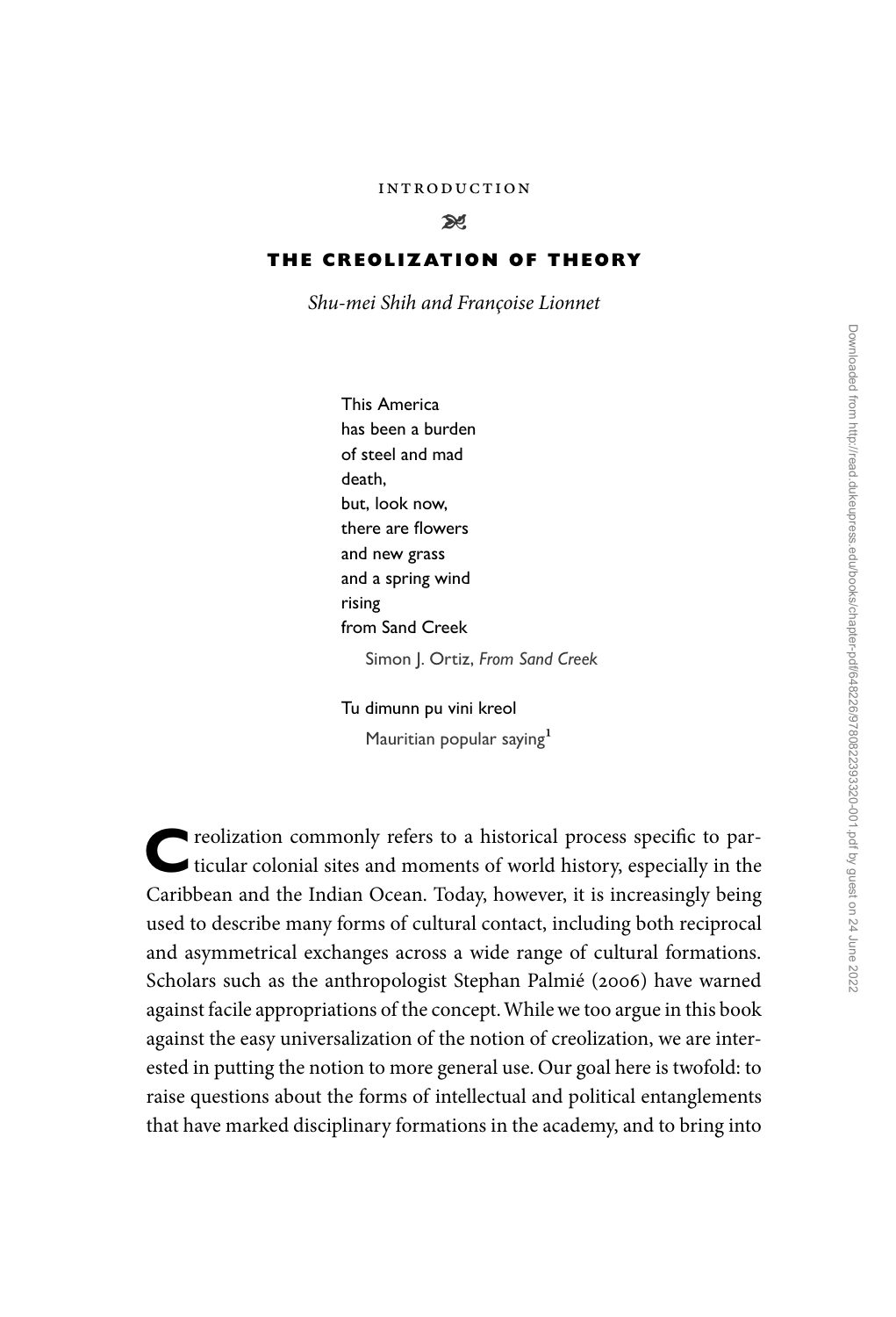productive conversation a set of theoretical approaches that can enable us to move past the increasingly melancholic tone adopted in the past decade by the aging field of Euro-American Theory.

How can a focus on creolization help achieve such a goal? Emerging first in fields such as sociolinguistics and anthropology, the creolization model is used when referring to the mixing of cultures and languages in parts of the early colonial world. It describes a straightforward empirical reality in which cultural and ideological entanglements abound. It is also used as a flexible hypothesis that allows researchers to map different relationships, modes of contact, and migration patterns in and among diverse ethnic and linguistic communities. As a concept creolization is simultaneously descriptive and analytical: it emerges from the experiential but provides a theoretical framework that does justice to the lived realities of subaltern subjects, while explaining their experiences in terms of an epistemology that remains connected to those realities. Creolization indexes flexibility, welcomes the test of reality, and is a mode of theorizing that is integral to the living practices of being and knowing. It is a mode shared by all cultures in contact. A foundational theoretical concept, it thus emerges from a productive engagement with the living dynamics of an uneven but interdependent world. But it is not the "Theory" most familiar to, and at times most vilified by, scholars in the United States.

Our academic division of labor remains such that we generally fail to account for the degree to which our politics of knowledge, disciplinary formations, and social inequalities are mutually constituted. To think about the genealogies of our specialized disciplines is to recognize that, far from being discrete entities, they are much more interconnected and entangled than we generally concede. Objects of study that might first seem antithetical are often historically imbricated, just like creolized cultures or transnational intellectual movements.

The intersections of an array of intellectual currents in the 1960s form our case in point. We are interested in these currents as they emerged from or traveled to Europe, Africa, Asia, and the Americas. In France, Maoism, structuralism, poststructuralism, and the student protests of 1968 led to what has since been termed *la pensée 68* and eventually to what became known as "French Theory." In the United States, the sixties were marked by the Cold War and the development of area studies, as well as the civil rights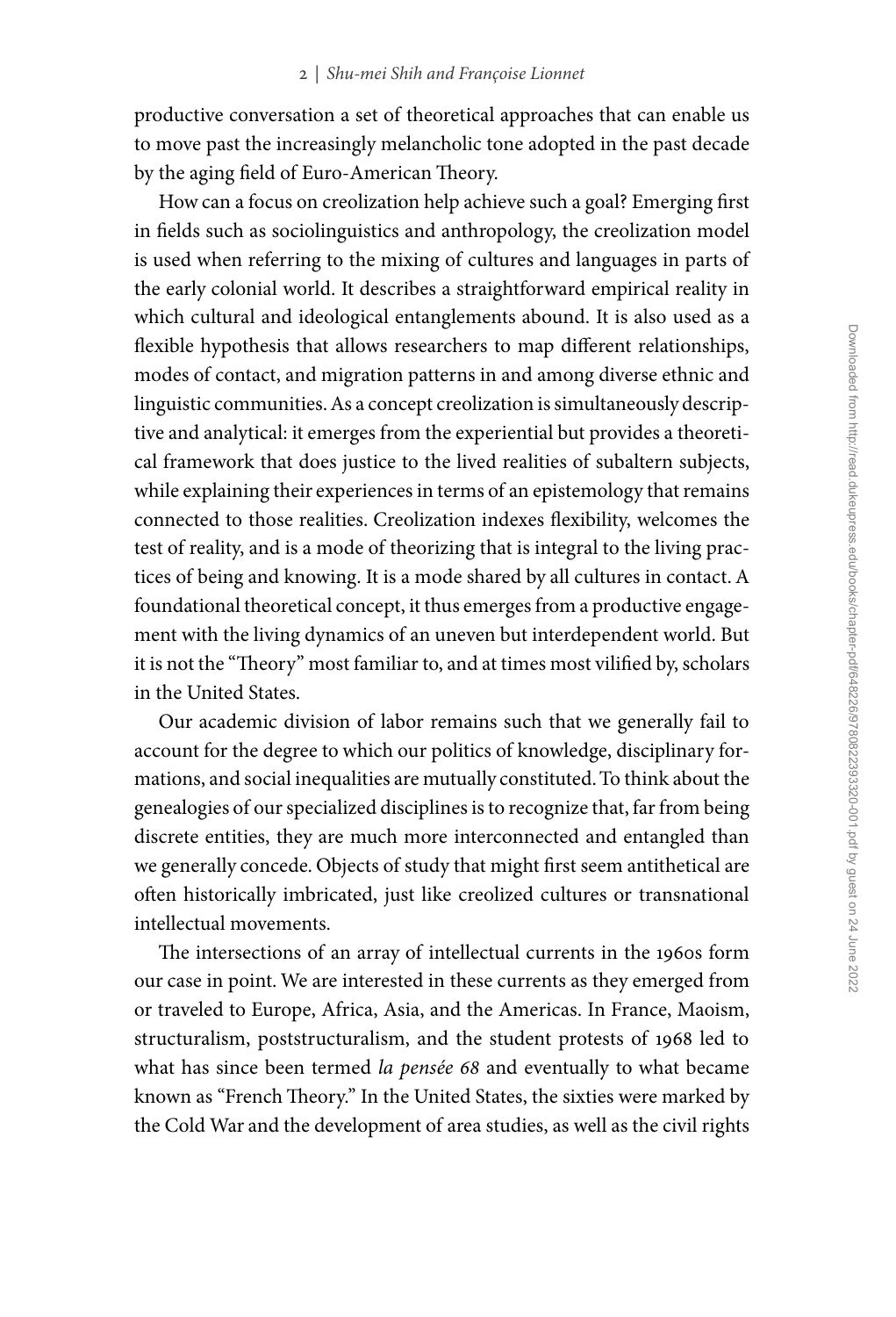movement and the creation of ethnic studies programs. The sixties are also the era of decolonization, the Algerian War, the Vietnam War, and the Six-Day War in the Middle East, which in turn gave rise to new forms of Arab anti-Semitism. It is the period during which the works of Frantz Fanon and Aimé Césaire were first translated into English and appropriated by political movements of liberation around the world, by African American thinkers and later by postcolonial theorists.<sup>2</sup> The challenge, as we see it, is to think theoretically and comprehensively about all these historical events and to underscore that they provide the primary ground for the interrelated global disciplinary questions that concern us now.

*The Creolization of Theory* is our response to this challenge. It is our attempt to think through the notion of theory in an age when its death is frequently announced and prematurely mourned. Our goal is to theorize relationality in a way that can encourage scholars to see historical, social, political, and cultural issues as forming part of a creolized system of knowledge. Our project is thus part intellectual history, part critique of the exclusiveness of Theory—or more specifically of that theoretical discourse that has, of late, become asphyxiated in its own abstract universe, and whose death is chronically being foretold.

# A Chronicle of Theory's Death

Indeed, we seem to be living in a time when the death of theory is repeatedly pronounced. This is, of course, not the first time theory has died. Theoretical paradigms have their life cycles; they come into being, live (prosperously or perilously), wane, die, and perhaps are resurrected. The pronouncements of the death of theory since the 1980s are directed specifically against the American version of French poststructuralism as a hegemonic theory with a capital *T* that has gradually lost dominance, and hence relevance. John Scad, in a short preface to *Life after Theory* (2003), describes the moment in a lighthearted fashion:

If [theory] can be said (speaking very roughly) to have begun in Paris in the late 1960s, and peaked in Yale in the 1970s and 1980s, then it has been busy declining in a university "near you" in the second half of the nineties. Indeed, in the last few years, there have been a number of books marking this passing—witness, for example, Thomas Docherty's *After*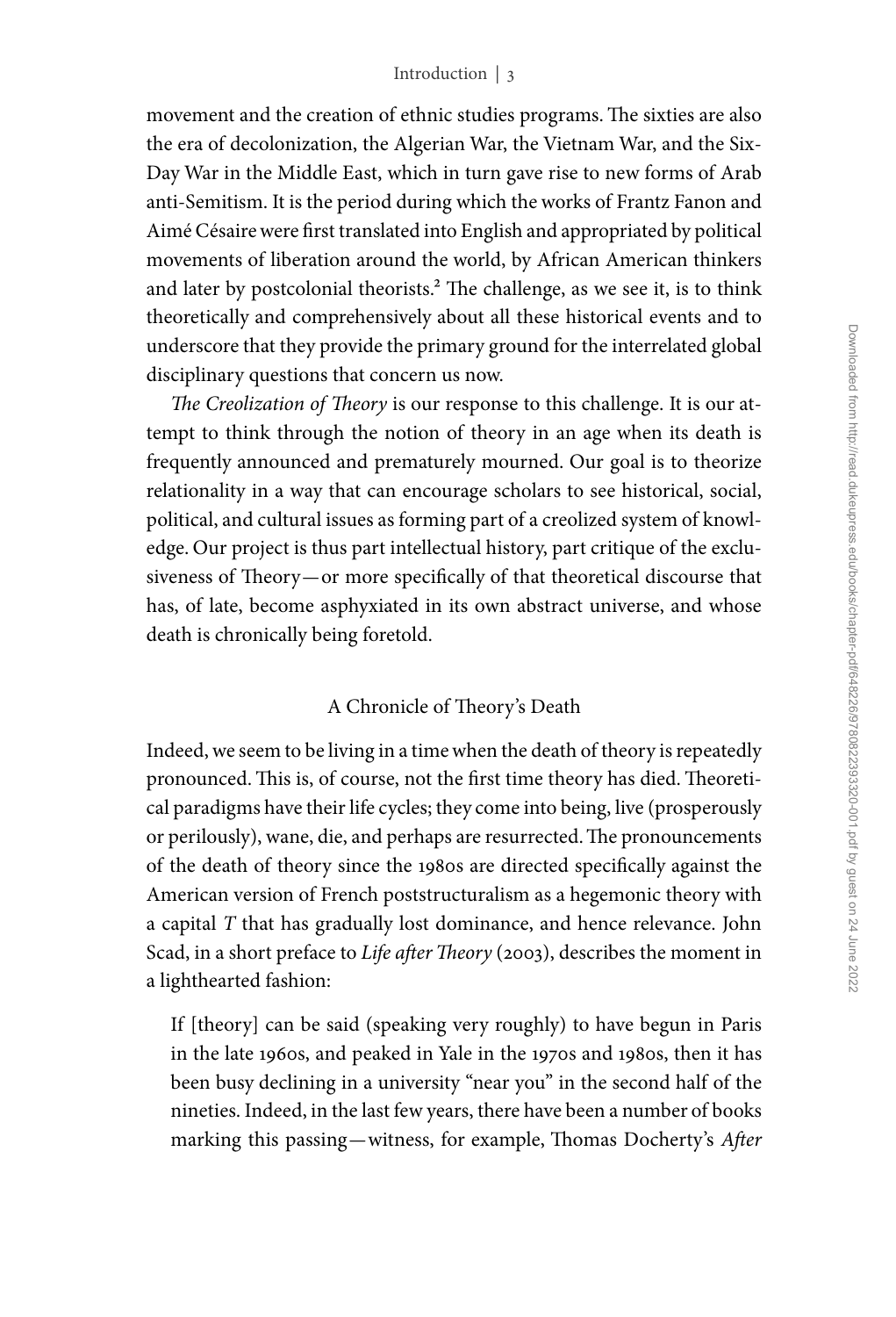*Theory* (1996), Wendell Harris's *Beyond Poststructuralism* (1996) and Martin McQuillan's *Post-Theory* (1999). (Scad 2003, ix–x)

In the same year, 2003, seven years after the publication of Docherty's *After Theory*, Terry Eagleton published a book with the same title, *After Theory*. Eagleton's tone is ironic, his humor acerbic. He begins:

The golden age of cultural theory is long past. The pioneering works of Jacques Lacan, Claude Lévi-Strauss, Louis Althusser, Roland Barthes and Michel Foucault are several decades behind us. So are the path-breaking early writings of Raymond Williams, Luce Irigaray, Pierre Bourdieu, Julia Kristeva, Jacques Derrida, Hélène Cixous, Jürgen Habermas, Fredric Jameson and Edward Said. Not much that has been written since has matched the ambitiousness and originality of these founding mothers and fathers. Some of them have since been struck down. Fate pushed Roland Barthes under a Parisian laundry van, and afflicted Michel Foucault with AIDS. It dispatched Lacan, Williams, and Bourdieu, and banished Louis Althusser to a psychiatric hospital for the murder of his wife. It seemed that God was not a structuralist. (Eagleton 2003, 1)

Eagleton draws up a list of theorists (those he calls postmodernists) and a list of heroes (mostly theorists on the left) and calls for a return to classical philosophical values such as truth, virtue, objectivity, love, and morality, in combination with a return to what he calls the "materialist ethics" of radical Marxism. In the course of what David Simpson calls a petulant argument, full of "spleen" and "polemical reductionism" (2006, 131, 133), Eagleton throws into the same dustbin of theory what he calls the "Cult of the Other" (2003, 21), referring to all the developments that may otherwise be seen as generally positive developments in academia: postcolonial studies, ethnic studies, gender studies, cultural studies, sexuality studies, and multiculturalism. Any discourse that might celebrate difference and heterogeneity is taken to be the symptom of the depoliticized 1980s and 1990s. Theory as the postmodernist cult of the other is thus complicit with global capitalism, which fetishizes and marketizes culturalist difference and heterogeneity with glee and élan. For Eagleton, the cult of the other is merely the academic manifestation of the final victory of global capitalism, which denies the classical virtues he values most.

Contemporary calls for the death of Theory come from at least three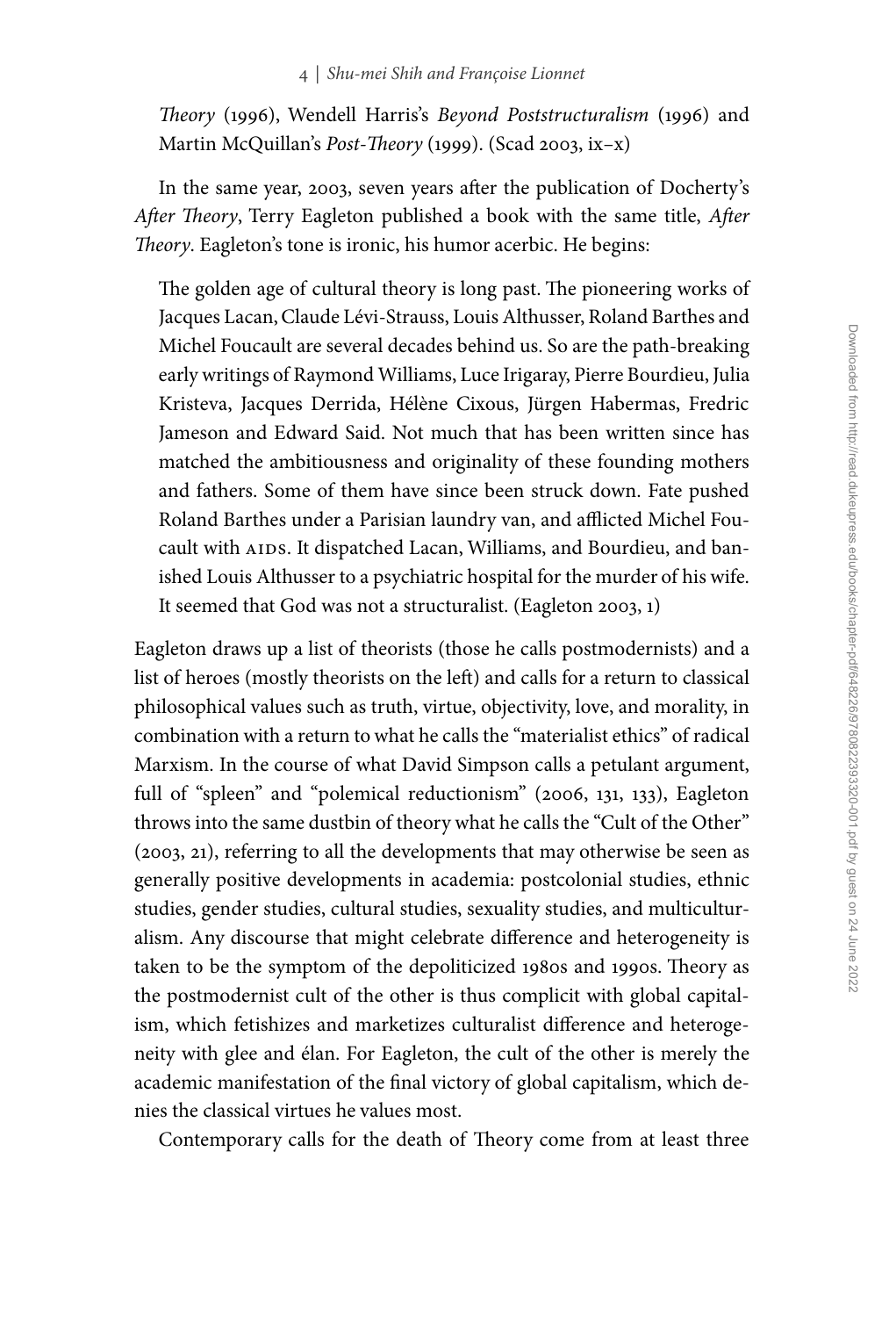other positions. One might be identified as the loosely associated liberal humanist camp that includes the work of Anthony Appiah, from the tradition of analytical philosophy, and the late Edward Said, who called for a return to humanism and philology (Appiah 2005; Said 2003). The second camp might be so-called postpositivist theorists such as Satya Mohanty who claim a solid ground for identity and knowledge against what they perceive to be poststructuralist relativism, which has trivialized experience-based struggles for identity and their significance for politics (Moya and Hames-Garcia 2000). The third camp, the most obvious and polemical one, is the ceaseless neoconservative backlash against Theory, including those who, for instance, have organized themselves around a thick volume titled *Theory's Empire* (2005), a compendium of antitheory writings from the preceding few decades. The volume's editors profess an "affection for literature" and aim to "redeem the study of literature as an activity worth pursuing in its own right" (Patai and Corral 2005, 14, 13). To them, theory with a capital *T* not only is excessive and nihilistic but also lacks logic, reason, consistency, and evidence. Theory consistently commits "textual harassment" on literature while promoting the "stardom" (8) of theorists who are full of "political pretenses" (12). Theory, in short, has become a gospel, an imperialist dogma, hence the word "empire" in the title. If we identify Terry Eagleton (a former theory proponent who is now grumpy about it) and his followers as the fourth camp, then we have the historical convergence of four different critical positions against Theory, and there are probably more. Even if the validity of these positions is open to varying degrees of elaboration and questioning, this convergence has obviously been very much the symptom of the times.

The most powerful critique against Theory, it can be argued, comes from the critics on the left who take a more historically materialist perspective than Eagleton in their examination of the political economy of the production of knowledge. Poststructuralism, seen historically as a knowledge formation in the last four decades of the twentieth century, when global capitalism reached its greatest height, has been criticized as the cultural symptom of global capitalism and its neoliberalizing impulse. The decentered world, here, is not the decentered world of power but that of capital. The world of capital is borderless. However, such is not the case for the world of the dispossessed and perennially oppressed in the highly stratified and uneven terrains of wealth and influence. Arif Dirlik (1997) has famously read post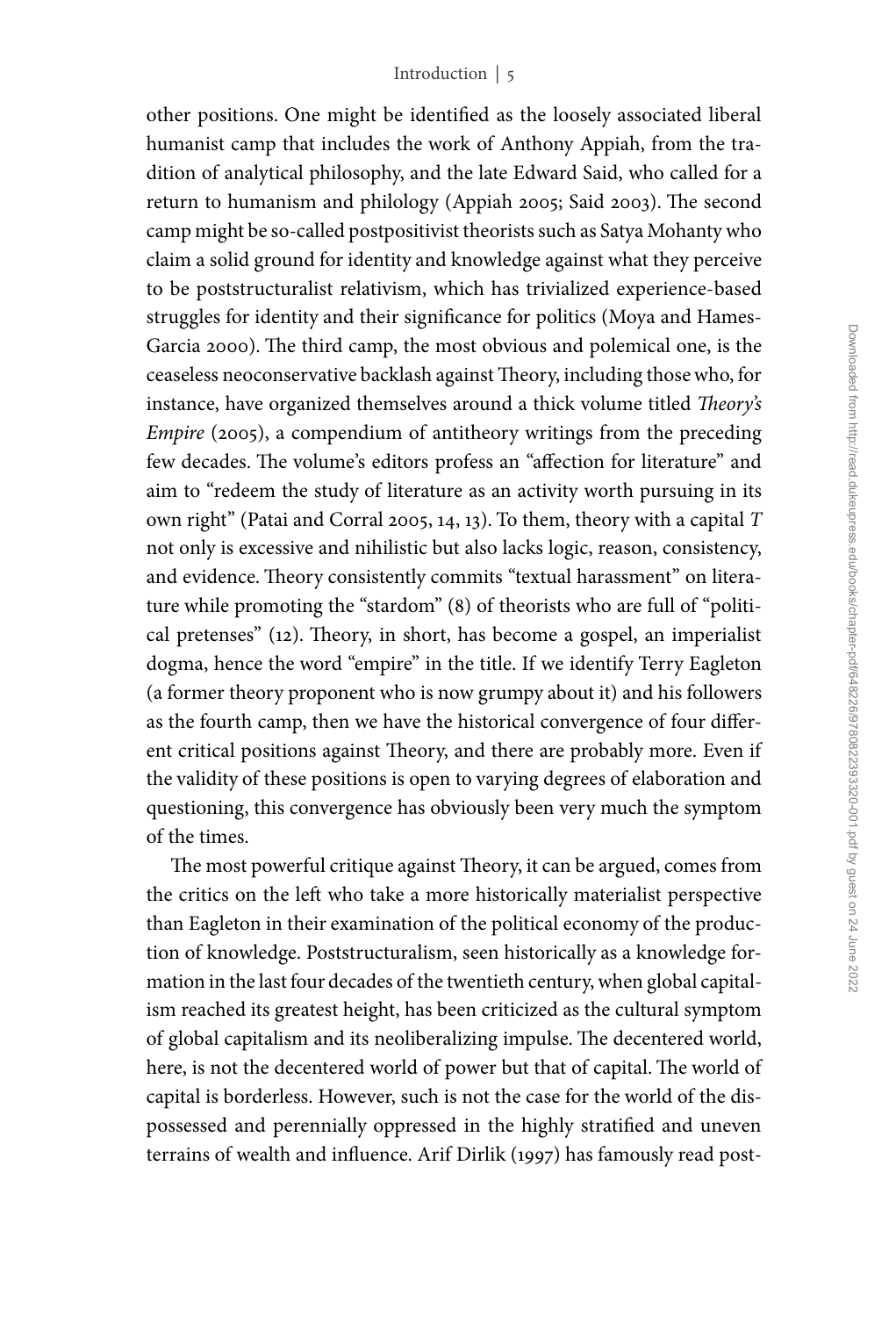colonial theory, intimately linked to the poststructuralist turn in the United States, as the moment when postcolonial intellectuals arrived in the First World academy. In a later essay, Dirlik (2007) criticizes the culture of Theory as a culture of consumption that reflects a radical degradation of the political impulse, from the time when theory was enmeshed with radical politics until as late as the 1960s.

Rey Chow's provocative essay "European Theory in America," included in *The Age of the World Target* (2006), similarly situates the rise of poststructuralist theory in the United States by examining its historical conjuncture with the consolidation of area studies since the 1960s. The turn to self-referentiality and the deferral of meaning as promoted in this version of Theory coincided, for Chow, with the rise and consolidation of informationretrieval-oriented area studies, necessary for the rise and maintenance of the postwar empire that is the United States. Chow's concern is over the "epistemic scandal" (13) caused by the globalization of French Theory by American scholars in the medium of global English and applied to the discussions of the "wretched of the earth" (11). While we agree that this development has its scandalous aspects, we interpret that historical conjuncture as the manifestation of a double movement of the imperial consciousness. This imperial double movement is one of narcissism, often expressed as self-criticism (through Theory) occurring simultaneously with self-expansionism (through area studies). The interiorized "self-reflexive and (fashionably) mournful/melancholy postures" (13) of Theory are mirrored by exteriorized self-expansionism served by the information gathered by area studies scholars.

Thus, while some theorists may tend to drown in fashionable melancholia and mourning, area studies scholars are relegated to pragmatic and empirical research readily extracted for strategic purposes—this is the double movement of the imperial consciousness that is also in fact a highly effective division of labor: the theorists do theory, while the area studies "experts" do area. Wittingly or not, both groups ultimately serve the same purpose of furthering imperial agendas. But in the politics of knowledge within the university, theory has been deemed more sophisticated, and area studies is assumed to be uncritical, if not merely instrumentalist. This unambiguous binarism has been the cause of anguish for many theoretically minded scholars working in area studies who try to negotiate their own engagement with, and entry into, the temple of Theory. Recall that a similar interior-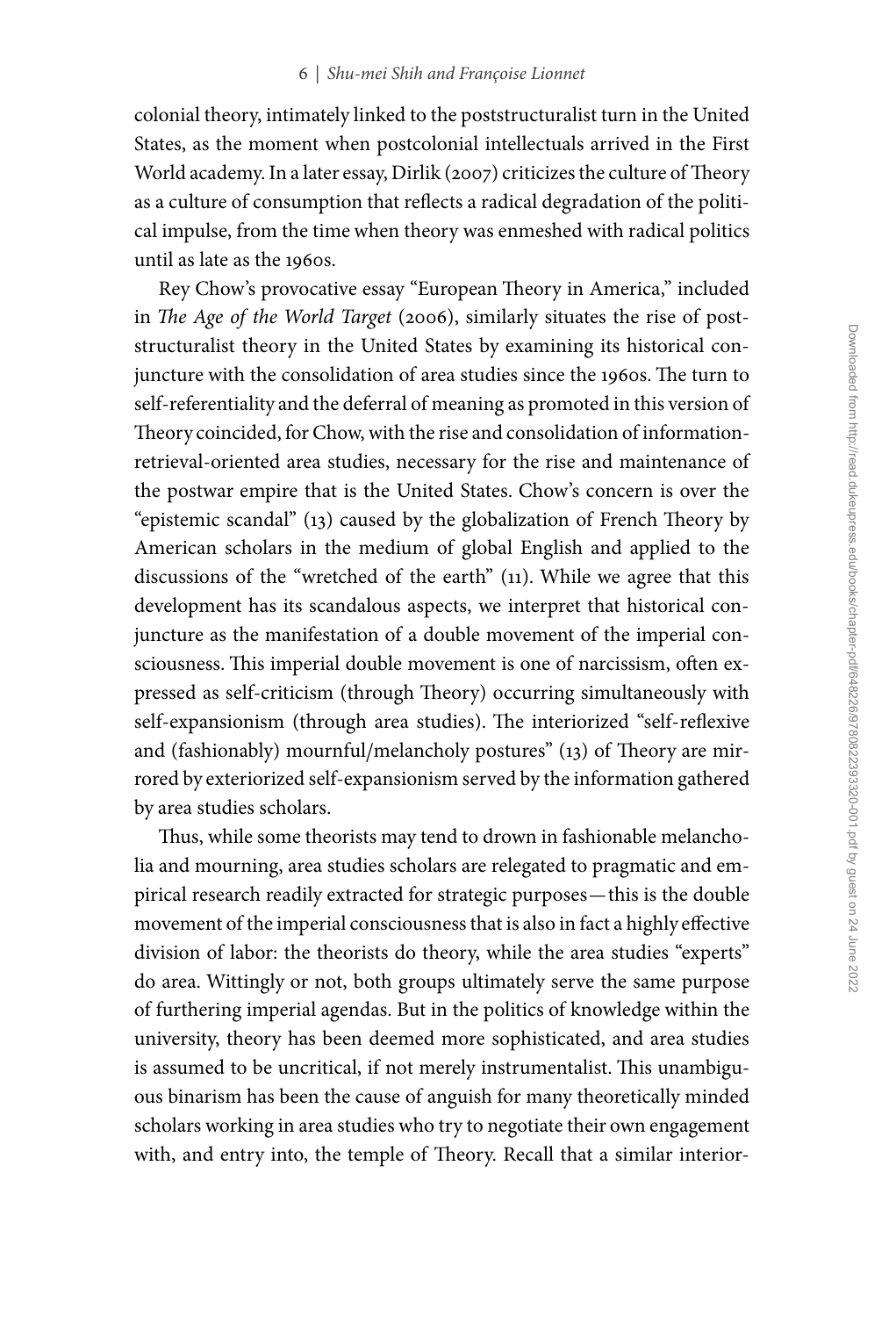exterior mechanism was at work in earlier times as well: modernism as a literary practice of interiority can be understood partly as a practice of psychic displacement of colonial reality and a disavowal of colonial violence, as argued by Fredric Jameson, Raymond Williams, and others (Jameson 1990; Williams 1989). Poststructuralist theory, in its use in the United States, is equally inextricable from the cultural logic of the imperium; hence Chow's call, after Deleuze, to "restore words and things to their constitutive exteriority" (Deleuze 1988, 43; Chow 2006, 10, 23), or to put it differently, to expose the exteriority (imperial domination) that is the condition of possibility for interiority (poststructuralist theory).

If area studies was charged with the task of transforming the unknowable Third World into a knowable entity by turning it into the object of empirical analysis, the birth of ethnic studies in the United States was clearly an aftermath of the civil rights movements in the 1950s and 1960s, which were themselves inspired by the revolutionary movements across the Third World. One might argue that this revolutionary Third World is what area studies sought to contain by constructing a discourse of threat that is supposed to be based on hard-earned data, though some area studies scholars initially went into the field motivated by a more utopian Third Worldism.<sup>3</sup> The Title VI programs funded by the Department of Education, for instance, were aimed mainly to train students in "strategically important" languages, especially those spoken behind the supposed iron curtain of socialism. But it was the Third World and the civil rights movements in the United States that in turn formed a significant backdrop to the 1968 student protests in France and other radical movements around the globe. Fredric Jameson emphasized this in "Periodizing the 60s":

It does not seem particularly controversial to mark the beginnings of what will come to be called the 60s in the Third World with the great movement of decolonization in British and French Africa. . . . Indeed, politically, a First World 60s owed much to Third-Worldism in terms of politicocultural models, as in a symbolic Maoism. . . . The new black politics and the civil rights movement . . . [were] also a movement of decolonization, and in any case the constant exchange and mutual influences between the American black movements and the various African and Caribbean ones are continuous and incalculable throughout this period. (Jameson 1988, 180)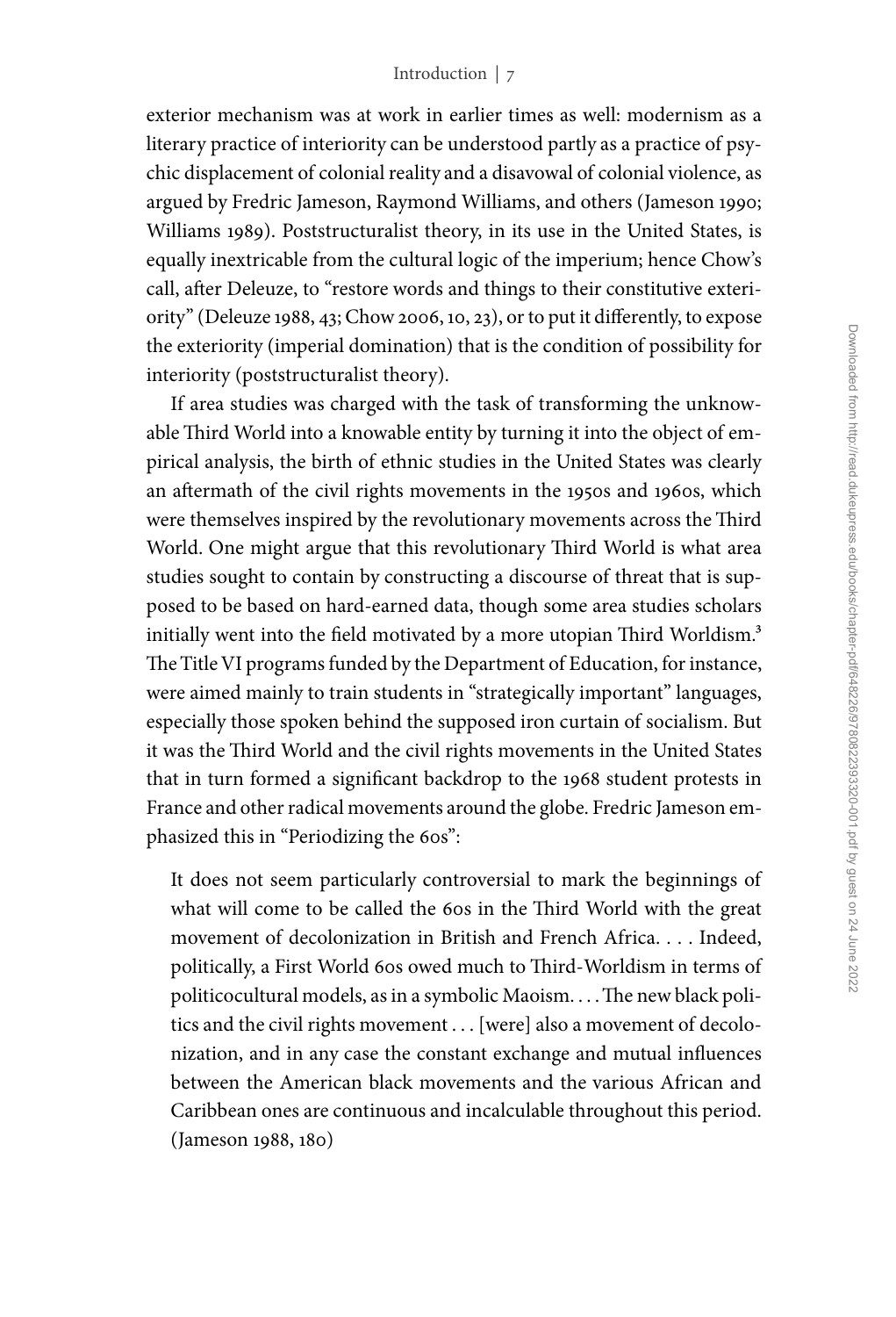What has since happened is by now a familiar story, comprising the Maoist sixties in France, the younger generation's rejection of Sartre's imposing influence, and the subsequent "linguistic turn" that heralded poststructuralism. Jameson marks this moment as the one when "philosophy" is replaced by "theory" (1988, 193). The contemporary French philosopher Alain Badiou's (1999) call for a return to philosophy against what he calls "antiphilosophy" (read "Theory") makes sense only in this context. The disparaging of Theory was widely shared by critics on the left, but as John McCumber (2009) has pointed out in "Philosophy vs. Theory: Reshaping the Debate," the distinction between philosophy and Theory is far from conclusive.

One point that Eagleton's book makes clear and Jameson echoes is their conflation of all that happened afterward as the same symptom of the depoliticization and neoliberalization brought forth by the unprecedented expansion of capitalism. But contrary to Jameson's suggestion that the post-1960s production of "new subjects of history"—decolonized peoples, women, blacks, and other minorities—was endemic to the gradual loss of class narrative in Theory, and hence part of a larger depoliticization process, what we suggest is that they constitute anomalies or contradictions within this process. Contrary to Eagleton's contention that Theory produced a cult of the other, into which he throws ethnic studies, women's studies, and the like—we argue that the otherness produced by Theory has never fully coincided with the new subjects of history as valorized and analyzed in ethnic studies. Ethnic studies and Theory, though historically conjunctural, should not be situated on the chain of equivalence that Jameson and Eagleton construct for the 1960s. In fact, during the heyday of Theory in the United States, those who did Theory were largely disdainful of issues of race and ethnicity, and it is ethnic studies that steadfastly held on to the category of class and fought a valiant battle against the hegemony of Theory. The Marxist strain in the civil rights movements is something that cannot be so easily dismissed; it left an indelible mark on the basic principles and ideals of ethnic studies and its strategies for equality (Noblet 1993; Wieviorka 1998). The otherness in and of ethnic studies is not at all the otherness in Theory that neutralizes issues of class.

The otherness that is contained in Theory, we argue, has always been the other in the self, the Eurocentric self quivering at the moment of encounter with an abstract otherness, which may be a narcissistic exploration of the unknowable within the self, a self-absorbed meditation on the ethical im-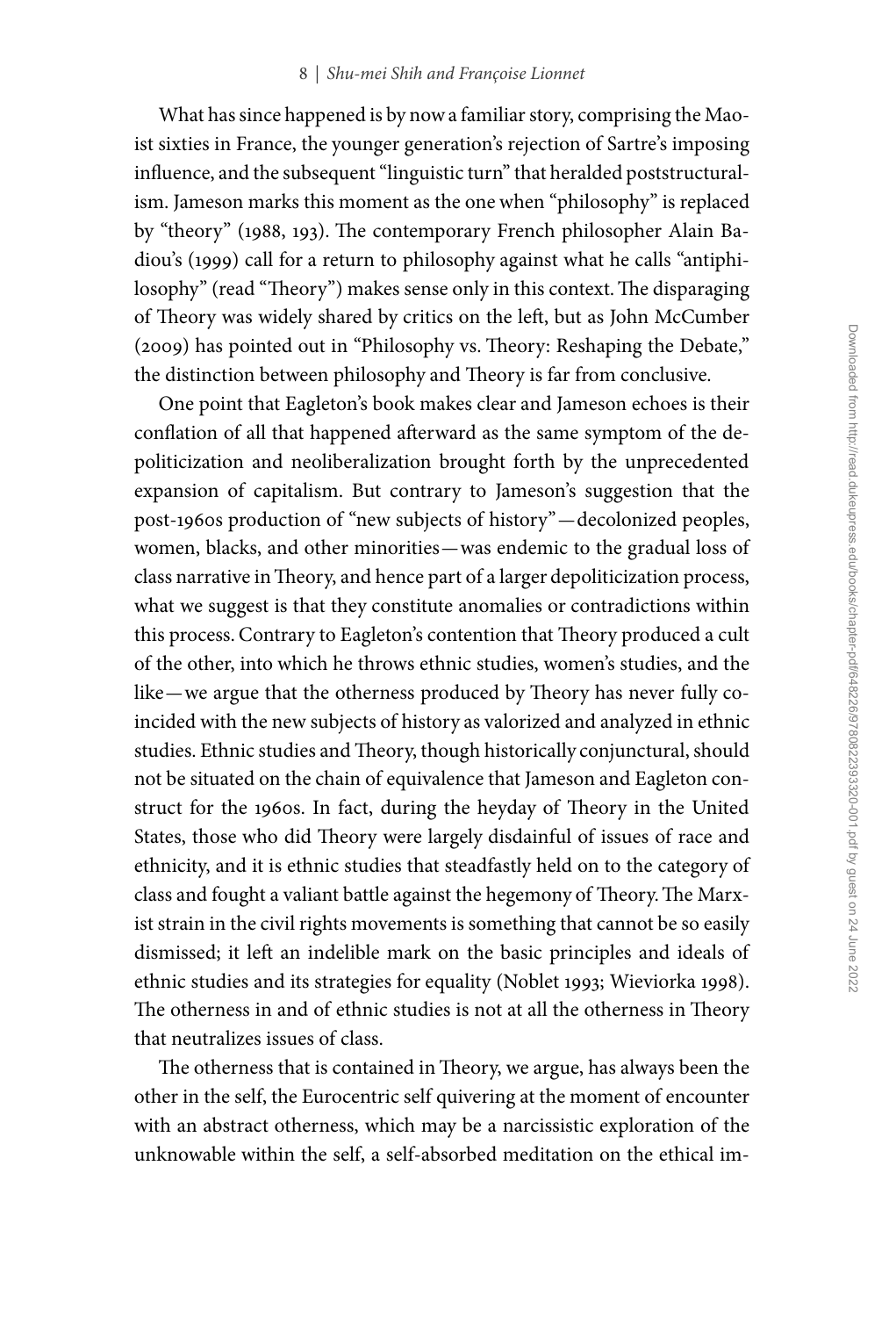plications of the self 's unquestionable subjectivity, or the manifestation of a rebellion against Theory's fathers (such as Sartre or, broadly, the European philosophical tradition of universalism). The relationship between this other and the self tellingly replicates the structure of Lacanian extimacy, in which the other is "something strange to me, although it is at the heart of me" (Lacan 1992, 71). It is the Eurocentric unconscious that produces this other for itself, so that the "internal exclusion" (Balibar 2004, 43) of concrete others can remain unquestioned. For instance, in explaining that her intention in *Strangers to Ourselves* was to transfer Kant's "'cosmic' thinking to a more personal level" (130), Julia Kristeva (in an overview of her own contributions to French Theory) offers further interiorization of the other in the Lacanian vein. She explicitly conflates her psychoanalytic and therapeutic goals—to "restore the narcissism or the ideal ego" of the melancholic individual (2008, 129)—with what she sees as the current historical need to shore up national identity to solve social problems. She is interested in the *psychic* demand to restore pride as a primary means of addressing the concrete and urgent social issues of difference, immigration, and globalization that confront the European Union today. Although she insists on "the diversity of cultural models" as "the only guarantee for . . . humanity" (136), it is hard to see how a focus on interiority alone can achieve the goal of respectful diversity that we all share here.<sup>4</sup>

The capitalization of the word *Other* raised the term to a universal, theoretical category, detached from its use as a social, economic, and political category that actually *refers* to new subjects in history. The two recurring phrases in Derridean poststructuralism regarding otherness, "always already" (*toujours déjà*) and "to come" (à venir), denote the places where otherness is banished: to the always already existing structure, either yoked to a past from which there is no escape or linked to an uncertain future existing only as a promise (Lionnet and Shih 2005, 3). This is certainly not the otherness that can lead to daily indignities suffered as a result of structural racism or sexism by minority populations in the United States, which is the subject of ethnic studies. Neither is this the otherness suffered by minorities in France, so powerfully described in Alain Badiou's account of the frequent arrests to which his adopted son is subjected as a young black man in Paris (2006, 111–14). We have noted the hereness of the others as subjects of history in our previous work, *Minor Transnationalism*, and we insist further that "à venir" should more properly be understood as a future that has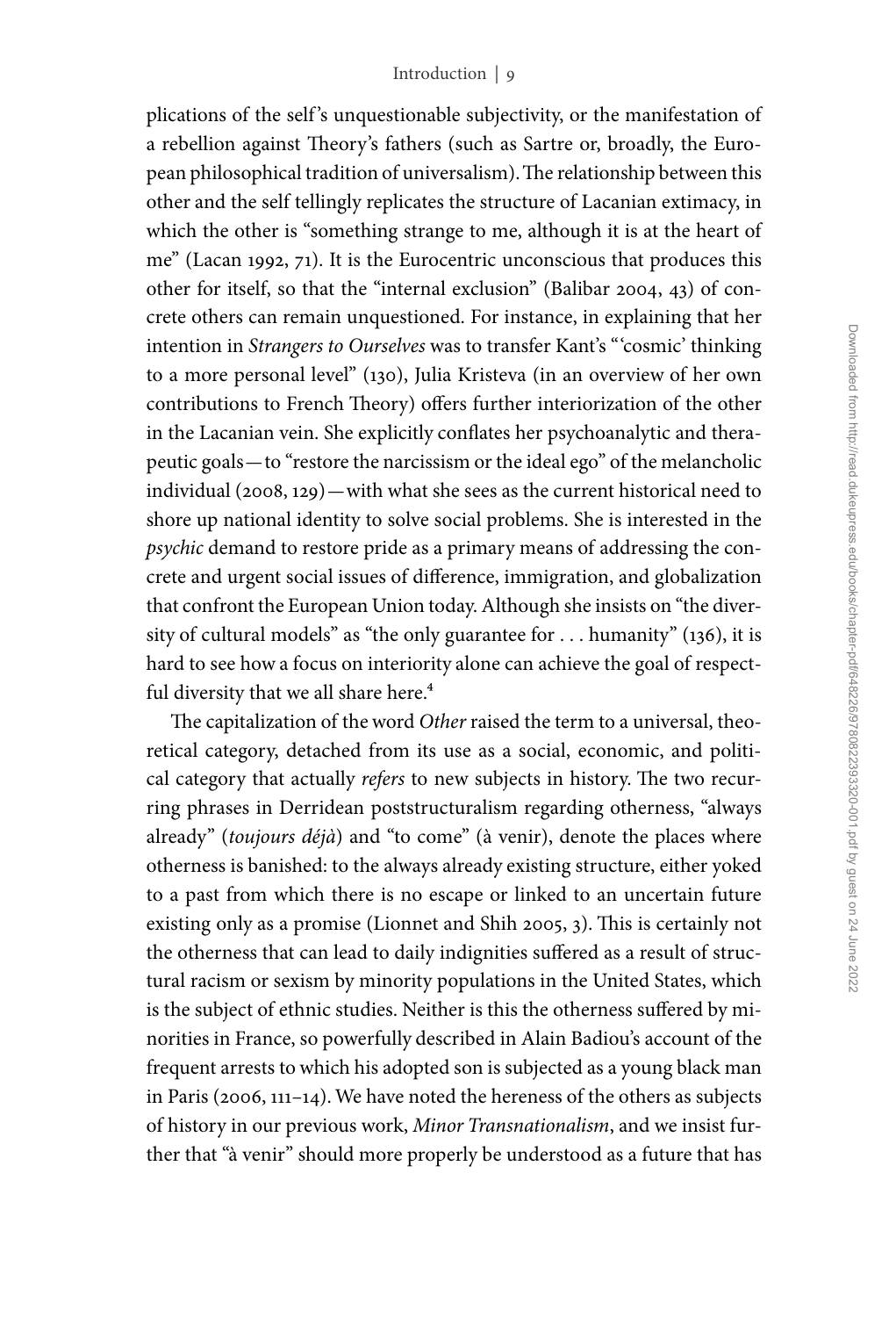been ushered in by *concrete others* and is already upon us—a future that is finite. By recognizing the future that is here and the embodied differences that abstract otherness conceals, we want to acknowledge the distinct subjectivities of those who have been—and often continue to be—described as "people without history."

One has to note, however, that ethnic studies (and we include some early versions of Francophone studies in that designation) had clearly come under the influence of Theory by the mid-1980s and early 1990s. The transformation of the Korean American writer Theresa Hak-Kyung Cha's avantgarde text *Dictée* from being disparaged as irrelevant and irresponsible to community concerns to being celebrated as a classic in Asian American literary studies took just about one decade to complete from the late 1980s to the 1990s. The perception by a younger generation of scholars that the classbased paradigm of ethnic studies was less and less able to account for new and multifarious forms of citizenship and more variable forms of culture, coupled with the increasing institutionalization of ethnic studies, led to the awareness that ethnic studies scholars, especially in the humanities, must partake of the larger trends in Theory.

It is arguable that the two issues of *Critical Inquiry* from 1985 and 1986 gathered together in the volume *"Race," Writing, and Difference*, edited by Henry Louis Gates Jr. and K. Anthony Appiah (with essays by Houston Baker Jr., Mary Louise Pratt, Abdul Jan Mohamed, et al.), marked that moment for race studies, while *Black Literature and Literary Theory*, edited by Gates (with essays by Barbara Johnson, Wole Soyinka, Mary Helen Washington), first did so for African American literary studies in 1984.<sup>5</sup> The special issue of *Amerasia* titled "Thinking Theory in Asian American Studies," edited in 1995 by Michael Omi and Dana Takagi (with articles by Lisa Lowe, David Palumbo-Liu, Sau-ling Wong), did the same for Asian American studies, and the double special issue of *Yale French Studies* edited in 1993 by Françoise Lionnet and Ronnie Scharfman (with articles by Réda Bensmaïa, Maryse Condé, Abdelkebir Khatibi, and Mireille Rosello) indicated a similar turn for Francophone studies. In Chicano/a feminist studies, the collection *Making Face, Making Soul*, edited by Gloria Anzaldúa in 1990, opened the way for theoretically grounded discussions of identity. A comprehensive overview of ethnic literary studies in 1995 was provided by the collection *The Ethnic Canon*, edited by David Palumbo-Liu.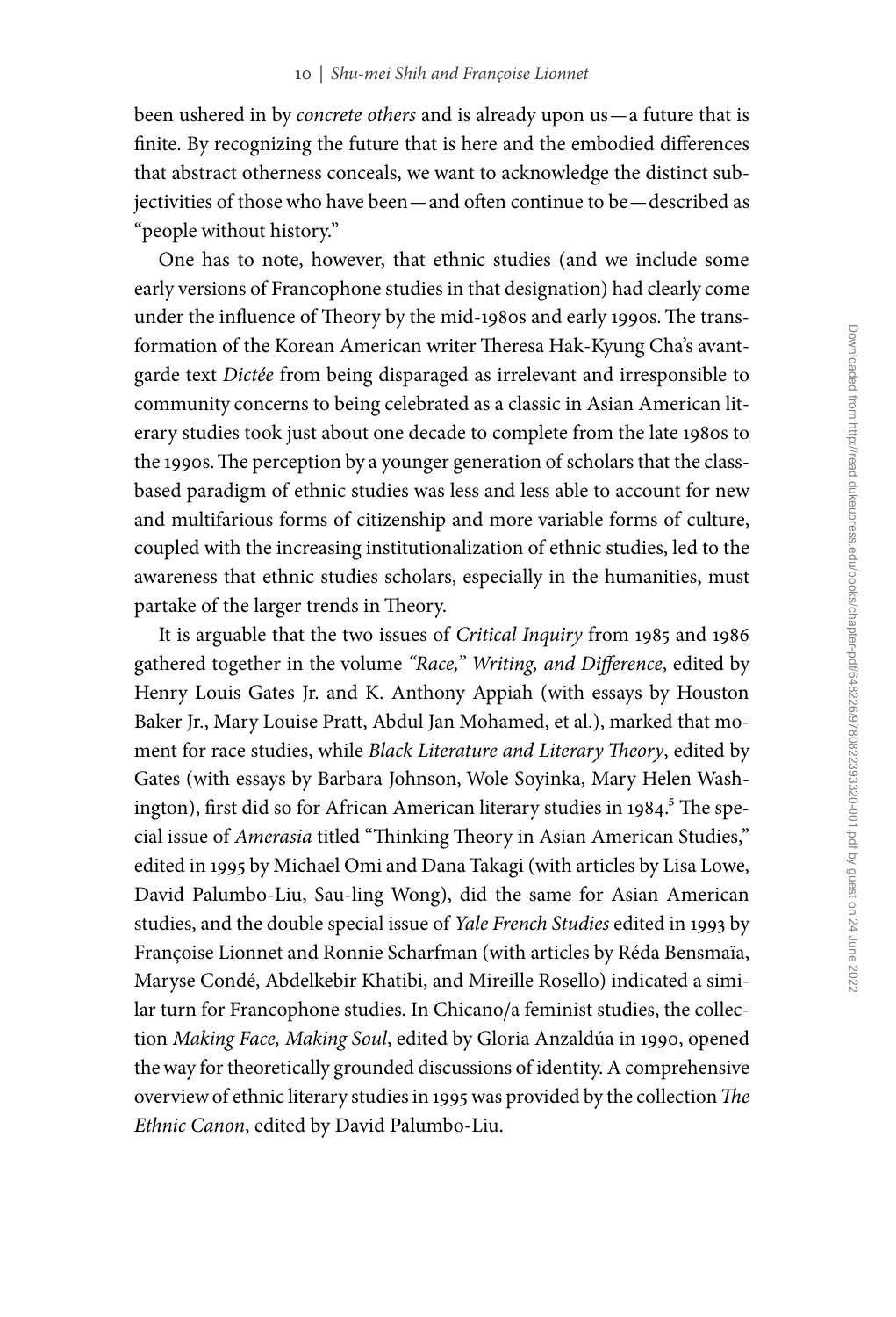Throughout this process, dissident voices have arisen within ethnic studies: some were fundamentally antitheory and some argued for the reconceptualization of Theory for specific uses. The poststructuralist celebration of the death of the subject did not work well for those clamoring for new subjectivities; the constant revalorization of the texts of "dead white male writers" since Plato by scholars such as Allan Bloom in *The Closing of the American Mind* and Harold Bloom in *The Western Canon* did not help expand the canon itself to include minority and women writers.<sup>6</sup> In a useful overview that contrasts sharply with the positions of Bloom and Bloom, Sharon Holland traces the debates on Theory in African American studies from Barbara Christian's critique of the race for theory to the work of Lindon Barrett, Hazel Carby, and Hortense Spillers; Holland emphasizes the imperative of gendered criticism "with both *theory* and *practice* in mind" (2000, 335).

But if ethnic studies scholars have often been placed on the defensive, tending to be reactive to Theory by developing their own theories of oppression and trauma, others have now come to compete for these theories by universalizing an originary wounding of the colonialist subject in support of a reactionary, nostalgic, and melancholic agenda, including, for example, that of anti-Castro Cubans in the United States and that of repatriated *pieds noirs* in France. The pieds noirs, while celebrating their French-Algerian heritage, continue to argue in favor of the recognition of the "positive" influence of colonialism (Stora 2007; Kimmelman 2009). In this logic, everyone is marginalized or oppressed by a different identity politics; everyone can be diasporic depending on how one defines diaspora; everyone suffers from melancholia; and everyone is hybrid, mixed, and has multiple subject positions. The particular experiences of being minoritized as the racial other were readily drowned out by the universal pathologizing of postmodern or fragmented subjectivity that Theory helped to inaugurate and rationalize. Furthermore, what is seriously overlooked in the use of the label *postmodern* is the phenomenon of cultural creolization, which predates it and exhibits patterns of creativity congruent with unpredictability, novelty, and parody, all associated with postmodern genres (Haring 2004; Lang 2000). Creolization, however, has not (yet?) carried the same kind of epistemological privilege that such patterns have acquired under the name of postmodernism.

The questions to ask at this crucial juncture are these: What do we make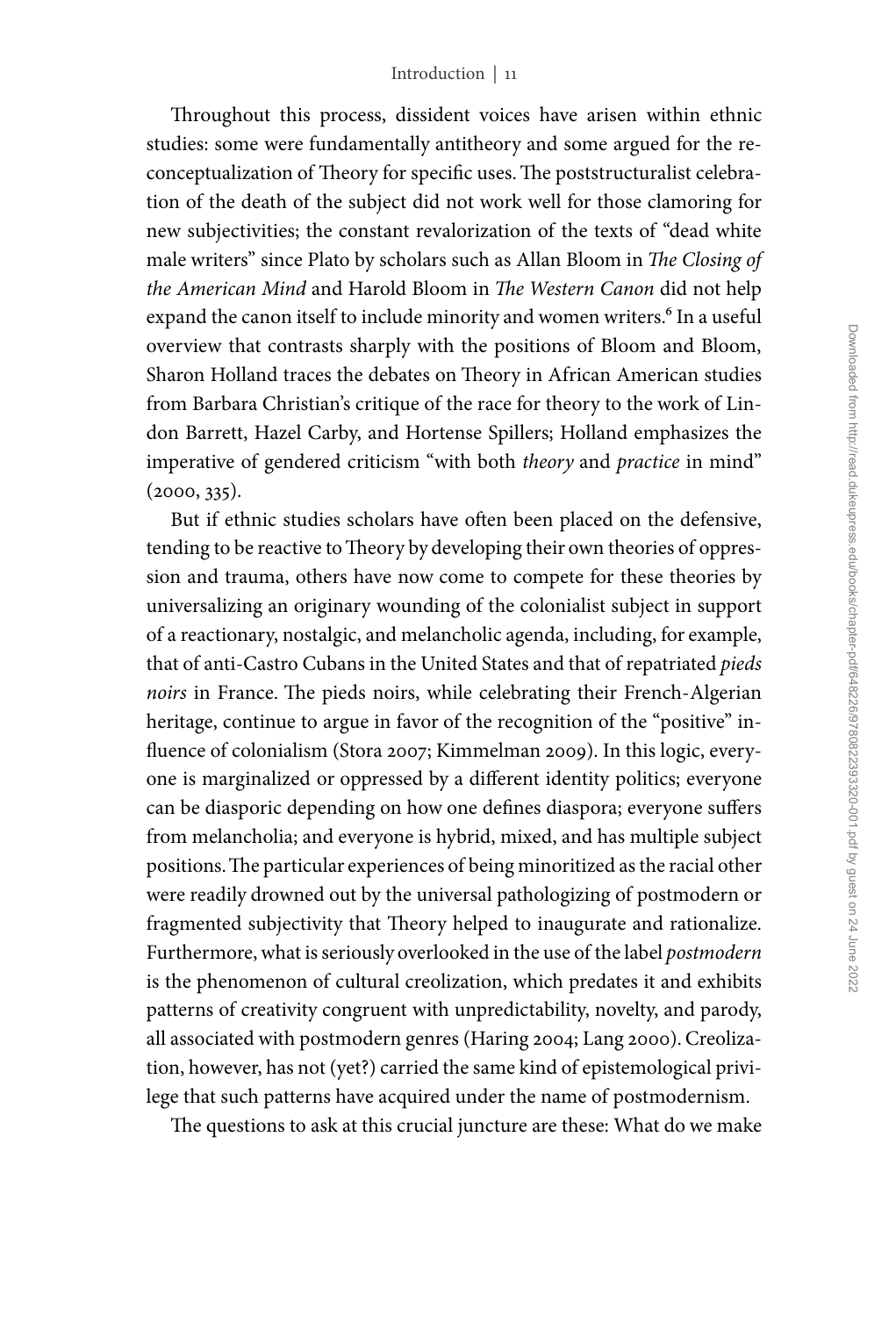of the complex historical confluence of Theory, Third World liberation movements, the civil rights movements, the consolidation of area studies in the United States, and the emergence of ethnic studies in the same? How do we sort through the entanglements among these conjunctural formations, and what implications do these entanglements have for a different notion of theory with a lowercase *t*? What might this theory look like, where do we find it, and what might be its resources? This is not the Theory that foretells its death by melancholic abandon, pushing melancholia to the level of a universal pathology for any and all postmodern subjects. One form of melancholia is never the same as another, as each arises from distinct social, economic, political, and cultural situations (W. Brown 2002; Eng and Kazanjian 2002; Cheng 2001). To put it simply, the universalization of melancholia actually occludes the melancholia of racialized or sexualized subjects. The same can be said of any number of critical vocabularies regarding loss and trauma made current by Theory, which have led to forms of competitive victimology or "wars of memory" (Stora 2007). But as we insist here, more lucid articulations of these complex questions can emerge as a result of the relational (Glissant 1990), intersectional (Crenshaw 1989; V. Smith 1998), or multidirectional (Rothberg 2009) approaches that have been used productively by scholars whose theoretical focus encompasses broader sets of phenomena.

There is, then, quite a different story to tell about the age of theory in the American academy, one that neither keeps announcing its death nor universalizing its reach.

# The Becoming Theory of the Minor

To begin with the task of trying to comprehend the nature of the entanglements of these intellectual and political formations, we may recall that the First World sixties in the United States, inspired by the Third World liberation movements, led to the creation of ethnic studies, in which the Marxist theory of class was inventively wedded to studies of race to the extent that race was often theorized *as* class. In France, by contrast, Marxism as theory gradually lost ground, when it was not outright repudiated. Marxism became more or less unspeakable, except for a few trenchant party Marxists such as Louis Althusser or the unapologetic but largely marginalized post-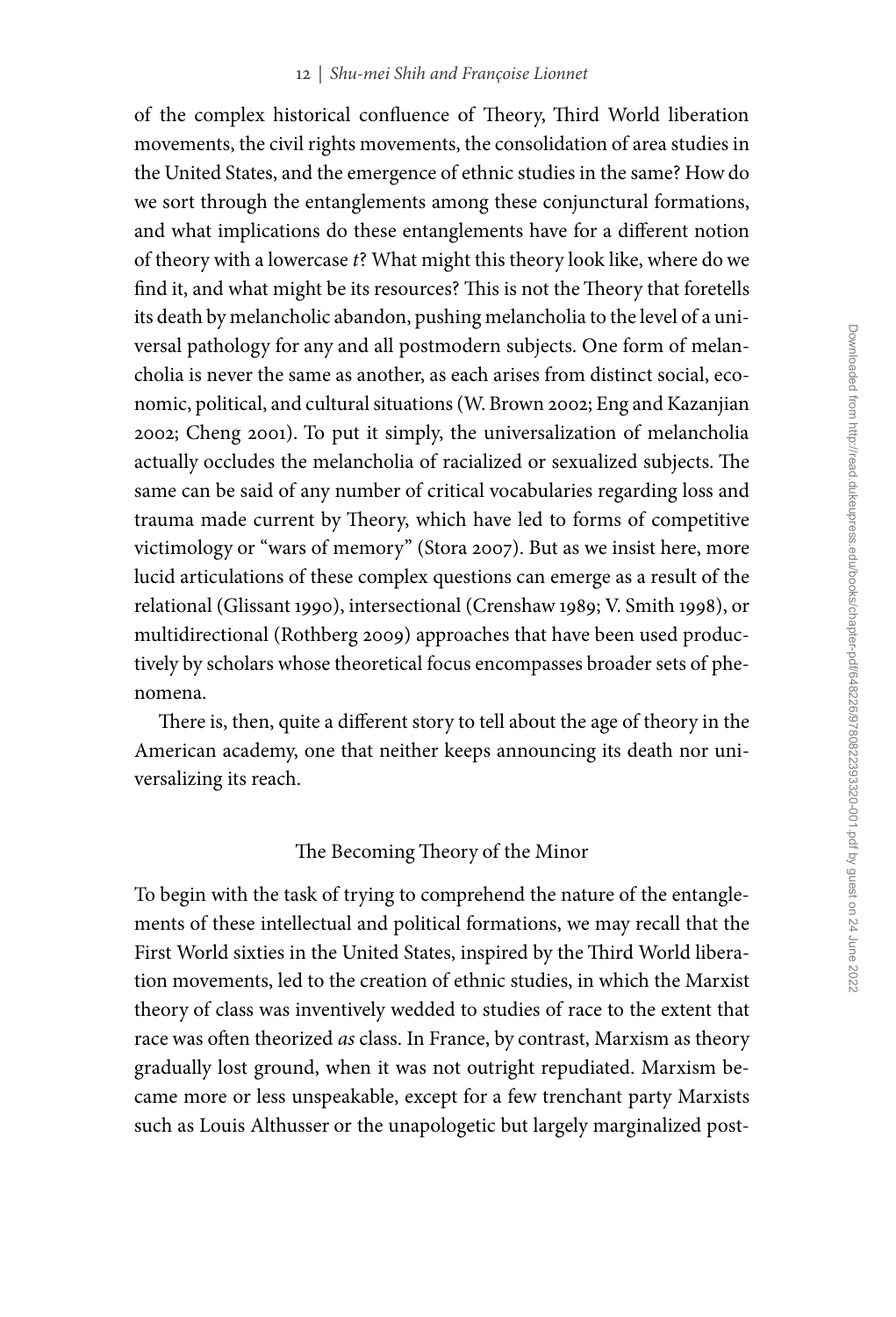Maoists such as Alain Badiou, who rose into prominence only after the death of Derrida, and primarily in California. It was only toward the end of his life that Derrida wrote *Specters of Marx*, as if finally to acknowledge the existence or influence of Marxism—albeit as a spectral one (Cheah 2003).

On historical grounds, the two epistemological moments coincide ethnic studies and Theory—but perhaps they have been rightfully opposites of each other. The criticism we often heard, that ethnic studies was not "theoretically sophisticated," meaning it did not use enough Theory, turned out to be the consequence of ethnic studies' groundedness in the social, lacking the *universalizing* impulse that has arguably pushed Theory to the abyss of death. But ethnic studies and racially marked Francophone studies are not a symptom of Theory. While some leftist critics deplore what they consider to be the balkanization of the class-based collective by "smaller" units of analysis, such as gender, race, and ethnicity, they failed to see that ethnic studies is in fact largely responsible for keeping class analysis alive. If Marxist theorists such as Jameson and others continued to elaborate on Marxism in theory and offered important theoretical analyses of different stages of capitalism, it is ethnic studies that kept Marxism connected to the concrete social. The conservative charge against ethnic studies is perhaps better known and more prevalent: ethnic studies plays identity politics and destroys the universal foundations for commonalities among humans (though these commonalities privileged white-centrism and Eurocentrism). In this conservative case too, the charge has been that this trend only leads to fragmentation and balkanization.

Both camps, otherwise ideological opposites, are nonetheless complicit in their disparagement of ethnic studies, facilely connecting ethnic studies to Theory without tracing their divergent intellectual genealogies. They both charge identitarian struggles with the crimes committed not by ethnic studies or women's studies but, in the final analysis, by global capitalism and its liberal laissez-faire ideologies of relativism. One might say that this displacement may be either a symptom of the powerlessness of left critique in the face of the unprecedented triumph of contemporary capitalism or the sheer internalization of capitalist logic by the neoliberal conservatives.

The call for universalism thus seems to be coming from all directions these days: leftist,<sup>7</sup> neoliberal conservative, liberal humanist, and even from ethnic studies scholars who argue in favor of what might be termed a "post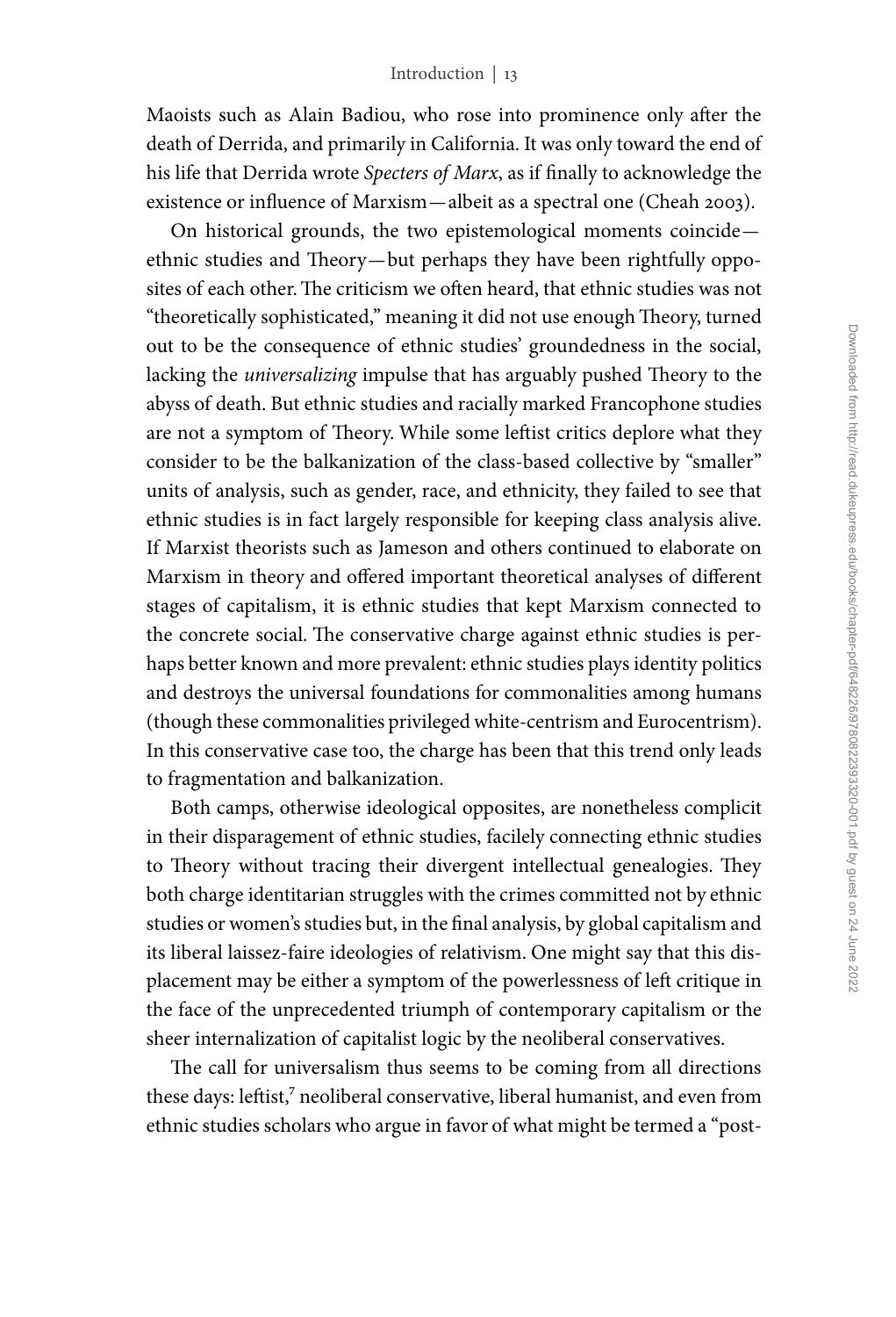difference ethics" or, in Paul Gilroy's term, a "strategic universalism" (2000, 95) beyond ethnic *ressentiment*. Our present moment, then, marks a new turn, perhaps to be named the new *universalist turn*, the political implications of which are not yet clear.

Disentangling the misidentification between the celebration of *différance* in Theory and the insistence on difference in ethnic studies therefore shows us an alternative genealogy of theory related to but also divergent from Theory, in the sense of the becoming minor of Theory and the becoming theory of the minor. This is probably the first entanglement between theory and Theory. Ethnic or Francophone studies predate the rise of Theory as a discipline, but as inherently interdisciplinary fields of study, their goals tend to be misrecognized and thus denied the status of theory. The same can readily be said of theorists of gender and sexuality in Francophone African or Southeast Asian studies, whose contribution is trivialized by those who privilege Theory (Nnaemeka 2004; Ha 2009). Chicana/o studies, native studies, African American studies, Latina/o studies, and Asian American studies have not called themselves "theory" *not* because their work always lacked theoretical rigor but because they focused on what they perceived to be more pressing priorities, above and beyond the need to label their methods and critical productions "theory."

The First World sixties in France were indebted not only to the revolutionary Third World, such as Maoism and anticolonial movements in Africa and the Caribbean, but also, reciprocally, to the civil rights movements in the United States.<sup>8</sup> It is well-known that Fanon's work has exerted direct influence on civil rights and black power ideologies (Turner and Alan 1978; Donadey, this volume; Young 2005). While the proponents of the linguistic turn in French thought suppressed the influence of Sartre and his explicit commitment to decolonization (which had been common among the intellectuals of his generation), it was Fanon who creatively used Sartrean phenomenology for the liberation of consciousness for the benefit of the colonized. This may be the second entanglement between Theory and theory, between the Americanized version of French poststructuralism and Francophone decolonial thought. As Lionnet has observed:

If there is one singular convergence among French-speaking intellectuals who are read here [in the United States], and who have been influential in this country—from Albert Camus to Jacques Derrida, from Edmond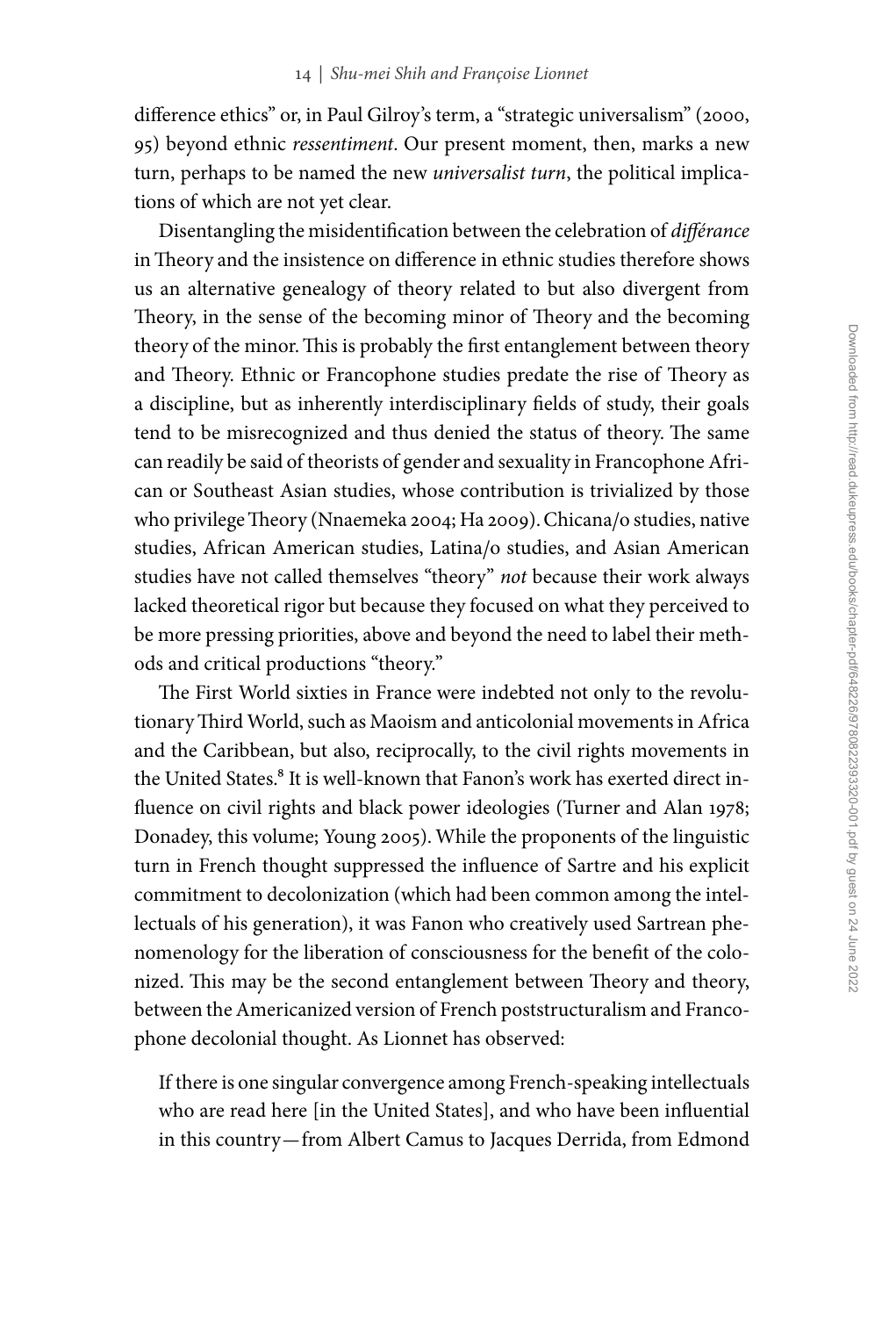Jabès to Nathalie Sarraute, from Emmanuel Levinas to Marguerite Duras, from Julia Kristeva to Tzvetan Todorov, from Aimé Césaire to Maryse Condé, from Edouard Glissant to Abdelkebir Khatibi—it is their common experience of multiculturalism, of exile and displacement from either "la France coloniale" or Central Europe, and the fact that they are bilingual or multilingual, although they choose to write in French and their intellectual achievements are very much part of a certain cosmopolitan "Parisian" scene. (Lionnet 1998, 126)

If this list of theorists is not a typical one, it is because it clearly differs from the predominant American canon of French Theory, which would include perhaps only half of the theorists mentioned. If the predominant Theory in America can be described as the majority appropriation of Theory, then this list registers a minority orientation, a second becoming minor of Theory into theory. Indeed, what the works of the Francophone Césaire, Condé, Glissant, and Khatibi have in common is an attempt at the decolonization of the mind congruent with the agenda of ethnic studies.

In fact, the becoming minor of theory is consistent with the need to recuperate the radical roots of French thought, long sidestepped by two significant historical processes in France and the United States, respectively. First, French universalism, which assimilates within itself all forms of cultural diversity into a concept of Culture (or *culture générale*), hides geographic, racial, and other differences (Lionnet 2008). This is manifested in the refusal to articulate the immanence of intellectual life and the concrete geohistorical determinations of ideas. The constitutive significance of the event of the Algerian War to French thought is seldom given its due, when in fact the war was a formative experience for the major philosophers of the mid-twentieth century. Robert Young (1990), for instance, stresses that the historical roots of poststructuralism lie in the Algerian struggles of the fifties and sixties. It is well known that Derrida, Cixous, and Rancière were born in Algeria, but seldom is this information made explicitly relevant to their thought. Lyotard taught in Algeria between 1950 and 1952 and wrote sharp criticisms of the French colonial presence in his seldom-read political writings. Foucault taught in Tunisia, and his critique of the "ethnocentricity of reason" (Dosse 1998, 142) and rationalized war should also be understood alongside the rising tide of criticism against French colonialism in Algeria. The significance of the Vietnam War and the Chinese Cultural Revolution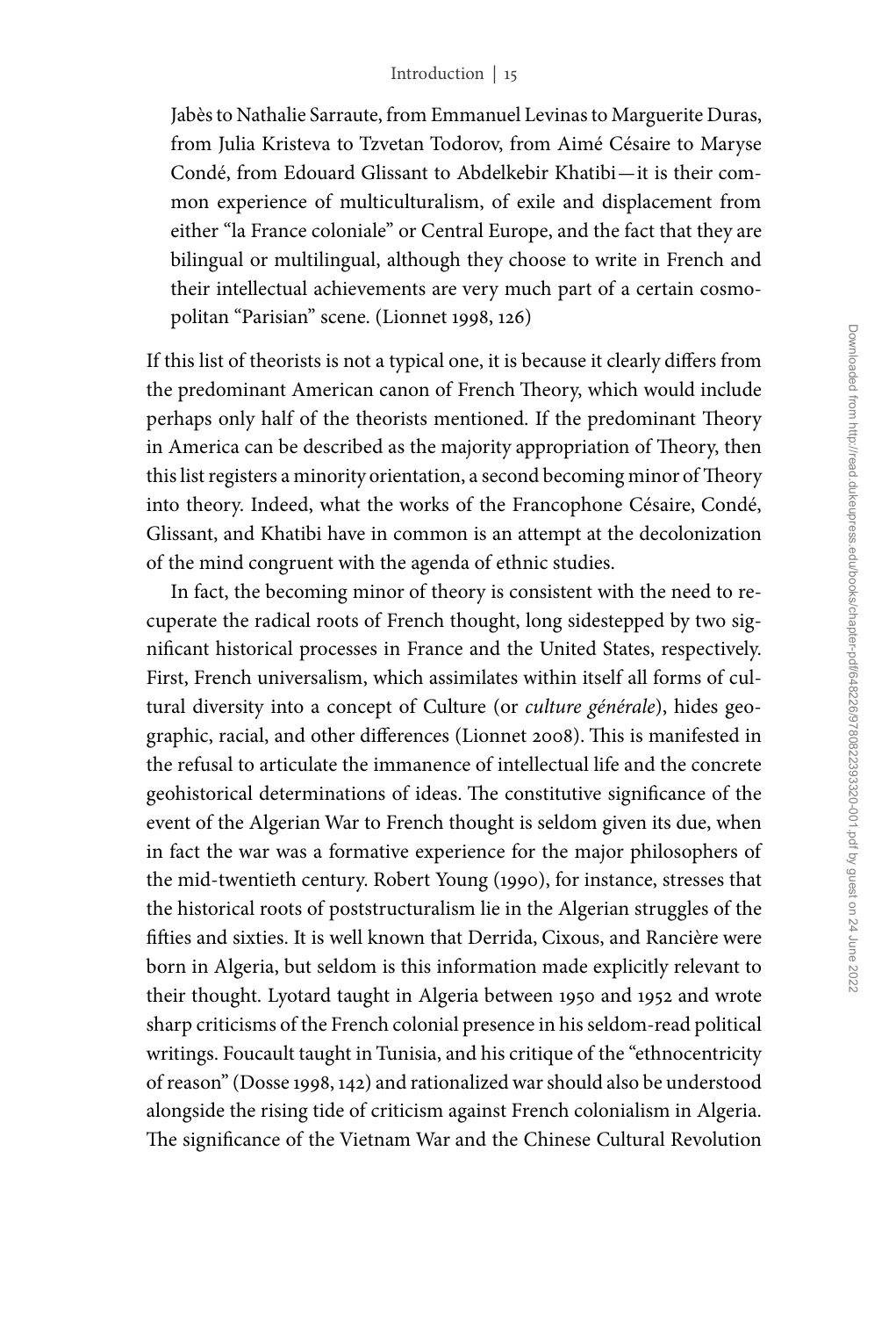for this generation of intellectuals who were thereafter involved in May '68 was studied by historians, but not by the American heirs of those who profess to be experts in Theory. As a result, French thought became, in the United States, synonymous with depoliticized Theory.

This process of depoliticization was further enhanced by its travels in the American university system. Translated as fashionable Theory under the guises of psychoanalysis and poststructuralism, French thought became increasingly neutralized by a set of mutual misunderstandings between the producers of Theory and their readers. And here we come full circle to Jameson's and Eagleton's charge, which, in looking for what they consider to be the missing Marxian radicalism, actually undermines the radical roots already there. As previously stated, John McCumber (2009) has called for settling the debate between philosophy and theory by elucidating French thought's debt to German philosophy to understand the epistemological grounds of oppression and thereby resituating theory within philosophy. Not all Theory needs to be recuperated, of course, but McCumber's is an important reminder to think theory in geopolitical, historical, and genealogical terms, rather than as a network of transcendent and abstract ideas. That is, to think theory in Theory.

Thus, the radical writings of Césaire, Fanon, Khatibi, among others, while in dialogue with Hegelian, Nietzschean, and Sartrean thought, offered a set of theories that demand the undoing of the colonial structures of knowledge. In an eloquent passage from the essay "Pensée-autre" (Other Thinking/Thinking Otherwise) first published in 1977, Khatibi writes:

When we enter into dialogue with Western thinkers of difference (such as Nietzsche, Heidegger, and among our close contemporaries, Maurice Blanchot and Jacques Derrida), we take into account not just their thinking style, but also their strategy and their lines of attack in order to press their thought into the service of our own struggles, which are of necessity about transforming the mind through a process of effective decolonization, a concrete thinking of difference. (Khatibi 1983, 20)

As a secular Muslim thinker, Khatibi insists on the kind of relational and dialogical thinking that can put the Western tradition in the service of its own disintegration and thus help achieve the decolonization of the mind. He discusses Western philosophers critical of the rationalist tradition from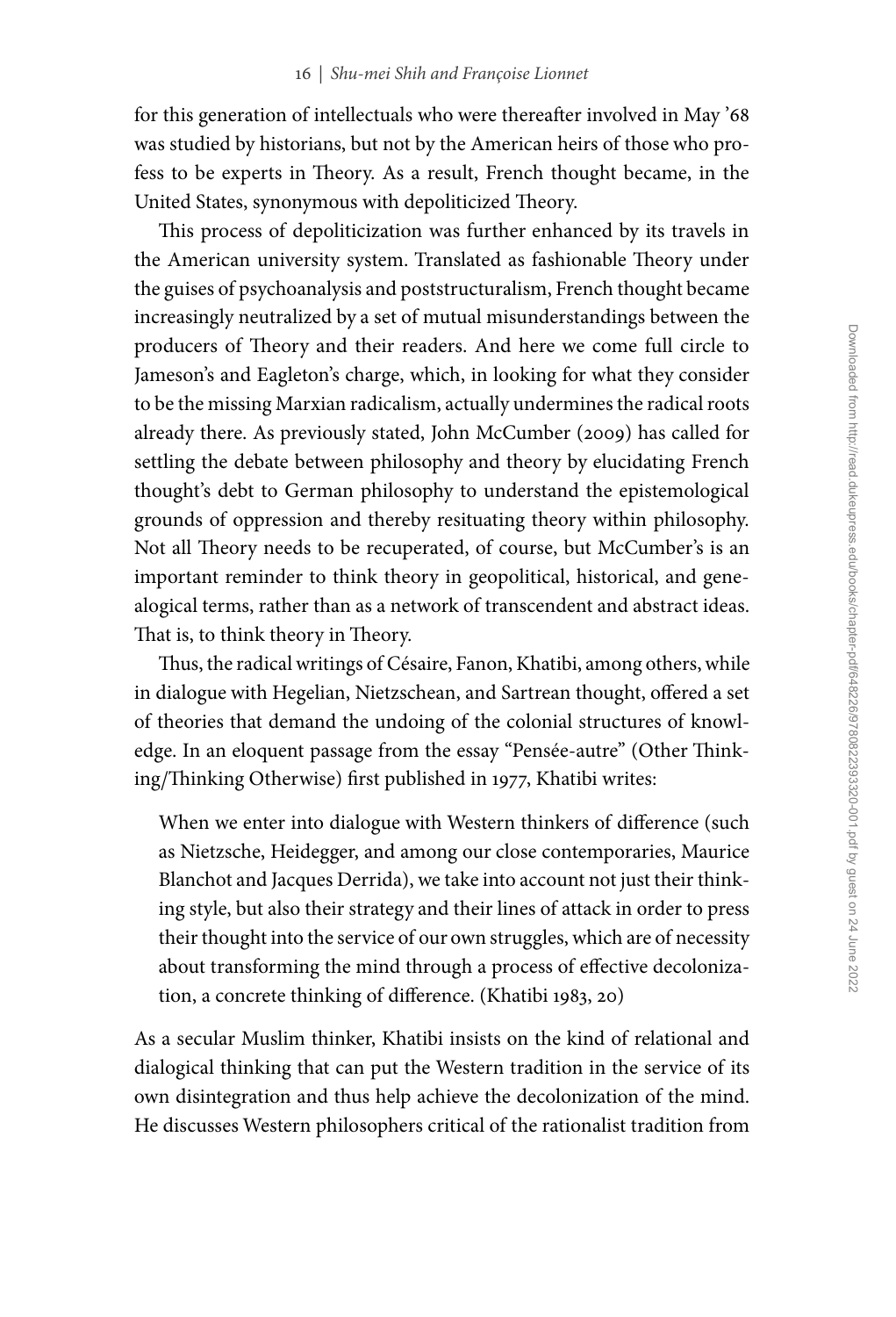which they emerge, and chooses Islamic thinkers (e.g., Ibn Khaldûn) whose dialectical method engenders a critique of their own traditional practices. These two sets of thinkers are placed in confrontation and mutual critique, hence Khatibi's notion of "double critique" (43-111) that favors the margins.<sup>9</sup> Like Derrida, Khatibi is a thinker of the margin, but differently so: "A way of thinking that does not draw its inspiration from its own poverty is always elaborated with the object of dominating and humiliating; thought that is not *oriented to the minority, and marginal, fragmentary or incomplete* is ultimately directed upon ethnocide [*une pensée de l'ethnocide*]" (18), he declares. His approach thus helps us set aside différance (or endless deferral) and focus instead on the finite and concrete differences that matter: differences produced by colonialism and other structuring principles of inequality and minoritization (what Walter Mignolo calls "the colonial difference" [2000b, and this volume]).

To recognize the structuring principles of colonial inequality is to open the door to active involvement with social change and revolutionary struggles. It is about recognition and redistribution in a colonial context. Thus Fanon's involvement in the Algerian revolution and Césaire's early political commitment to the decolonization of the island colonies culminate in Glissant's complex understanding of the insidious nature of French domination in the Caribbean. In this regard, Fanon opposed "actional" to "reactional" thinking to escape from the circularity of dialectical negation, which remains dependent on the system that decolonizing or decolonial thinking is trying to undo (1967, 222; 2008, 197). In other words, decolonization requires a revolution in politics, thought, and language, all simultaneously, and it is much more than a reaction against colonialism. Rather, it is an act of self-assertion and self-creation. Thus Barnor Hesse, in this book, explores the meaning of the political in the wake of the democratic disavowal of black politics and self-affirmation since the Haitian Revolution. For him, race is a colonial category of governance that produces an idea of the political as constituted by and through the logic of creolization: modern democracy *as produced by* colonial entanglements. Hesse argues in favor of a redefinition of the traditional and gendered binaries of the private and the public in terms of a disavowed third term, the "subaltern sphere the slaves, the colonized, the natives, the *racially segregated others*." To use race as a political and theoretical category, then, is to challenge Western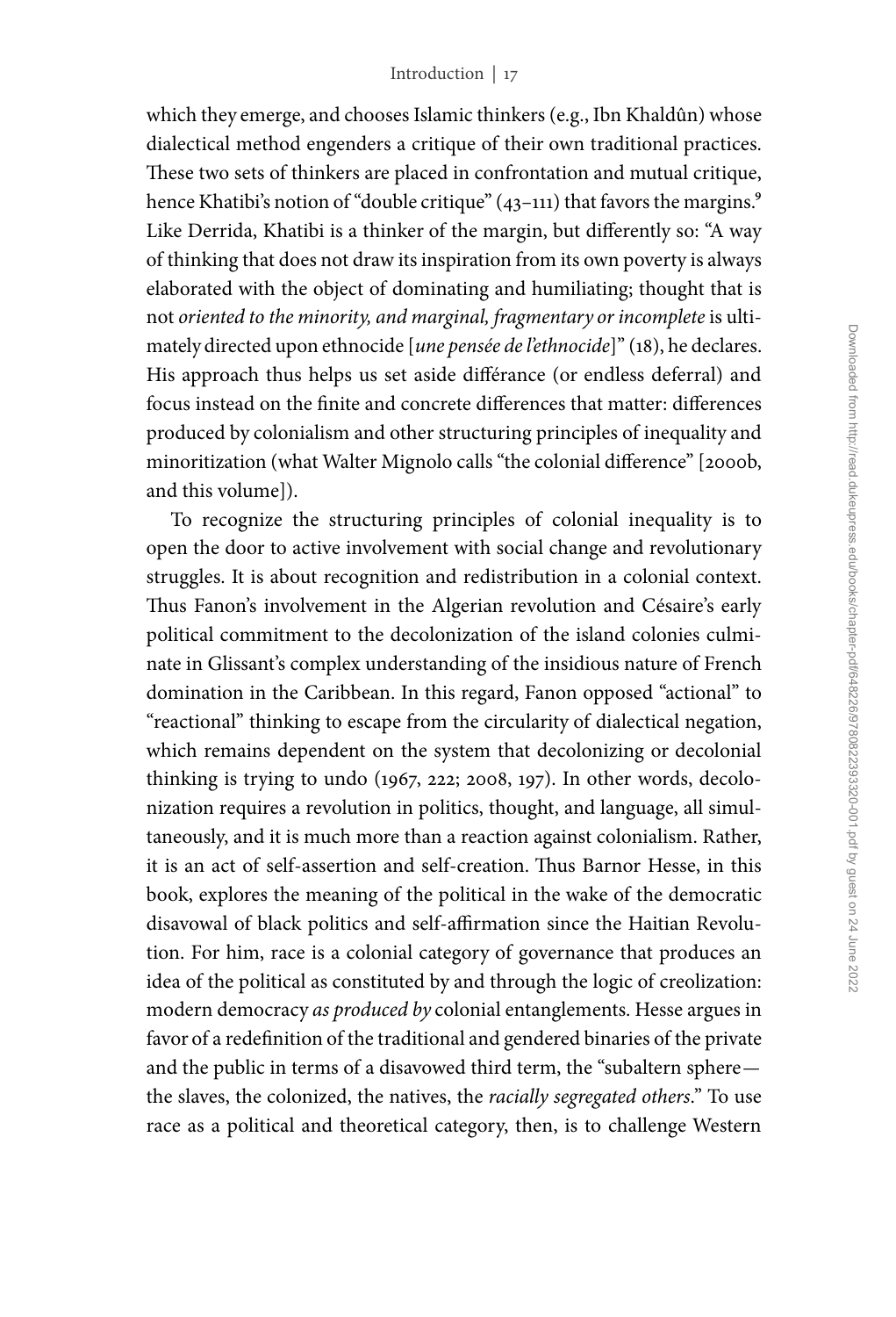notions of universality and to suggest a broader, creolized understanding of democracy.

In institutional terms, the conjuncture of the three theoretical formations whose entanglements we stress here—ethnic studies, theory in Theory, and Francophone thought—needs to be explored further for their interrelated intellectual and institutional life stories, since they have been artificially separated into discrete subjects and disciplines. As mentioned earlier, the connection between ethnic studies and Francophone thought with its decolonizing gestures is based on actual historical affiliations between American civil rights movements and Third World liberation movements. Black movements in the United States were both national and international, with the agenda of civil rights extending to a pan-African call for liberation of all black peoples from racism and colonialism in Africa and the Caribbean (Turner and Alan 1978; Young 2005; Edwards 2003). The Asian American movement, strongly influenced by the black movements (Ho and Mullen 2008), drew inspiration from the same political ferment in Africa and the Caribbean and added to it inspiration drawn from other anti-imperialist movements specific to Asia: Maoism, Vietnamese communism, student activism against Marcos in the Philippines, anticolonial riots in Hong Kong, and so on. A leaflet published in 1969 by the Asian American Political Alliance makes this link clear:

The Third World feels at the gut level that Western imperialism and colonialism has been the number one factor in the continuous state of deprivation seen all over Asia, Africa, and Latin America; in the colonies of Algiers, Hong Kong, Singapore, Calcutta, and the internal colonies of the black, brown, and yellow ghettoes of America. (Dong 2001, 188)

Asian American demonstrations were at the time partly aimed against "Vietnamization,"10 by which they meant both a stance against the Vietnam War and a resistance to racialized domination in the United States. What the Americans were doing in Vietnam was perceived to be deeply connected to the way the United States was treating its Asian American minorities. The leaflet unequivocally makes a connection between external colonies and internal colonies, and this connection is the historical basis for the linkage between civil rights demands and Third World liberation movements.<sup>11</sup> This, we argue, constitutes the epistemological foundation for ethnic studies. It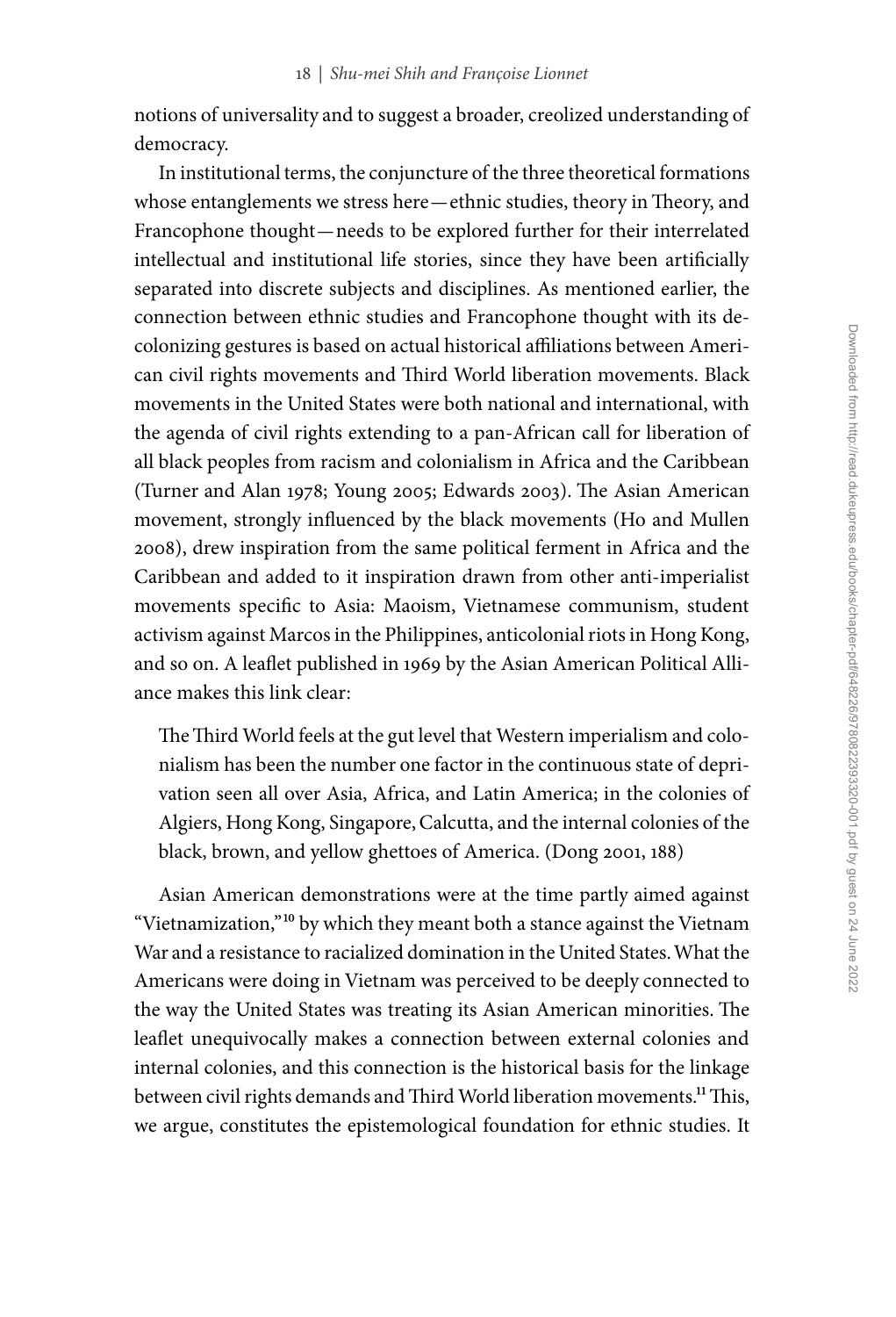was as a part and as a consequence of the Asian American movement, for instance, that struggles for the creation of Asian American studies departments across the United States took place.

The convergence of decolonization (of which the civil rights movements are an integral part), the Vietnam War, and the critique of Western rationalism and civilization created a political and intellectual constellation with lasting effects. Much as the understanding of French thought in the United States suffers from depoliticization, this convergence demonstrates its entanglement with decolonial thinking. What has been missing from the intellectual history of the period is the kind of conjunctural perspective that understands the global 1960s in intersectional ways, so as to underscore the ways in which Third World liberation movements, civil rights claims, antiwar demonstrations, and May '68 are all interrelated. These interrelations were the factors that led to a particular institutional formation of ethnic studies and Francophone studies in the United States. Fanon, for instance, was not widely read by the French until his work was translated and widely used by Anglophone activists and scholars in South Africa, England, and the United States. As a strong American disciplinary formation, Francophone studies came into being as a result of academic engagement with colonial, decolonial, and feminist thinking; the discipline could not have come into being within France, where such sociopolitical considerations have had no impact on the creation of literary programs of study. While Theory became depoliticized in the United States, Francophone studies gathered its strength: on the one hand, by appealing to thinkers who were part of the same conjuncture but not given equal due here as *both* political and intellectual figures (from Deleuze to Fanon and Césaire), and on the other hand, by developing common ground with or building on its growing affinities with feminist, gender, sexuality, or ethnic studies and their common interarticulations.<sup>12</sup>

Anne Donadey, in this book, deploys the feminist theory of intersectionality, à la Valerie Smith and Kimberlé Crenshaw, to analyze the relationship between ethnic studies (in this case, African American studies) and postcolonial studies (in this case, Francophone studies). Her essay confirms our understanding that creolization is an act of theory that anticipates the conceptual frameworks of the postmodern, and that theorizing requires a deep historicism of the social: the field of the social has to take seriously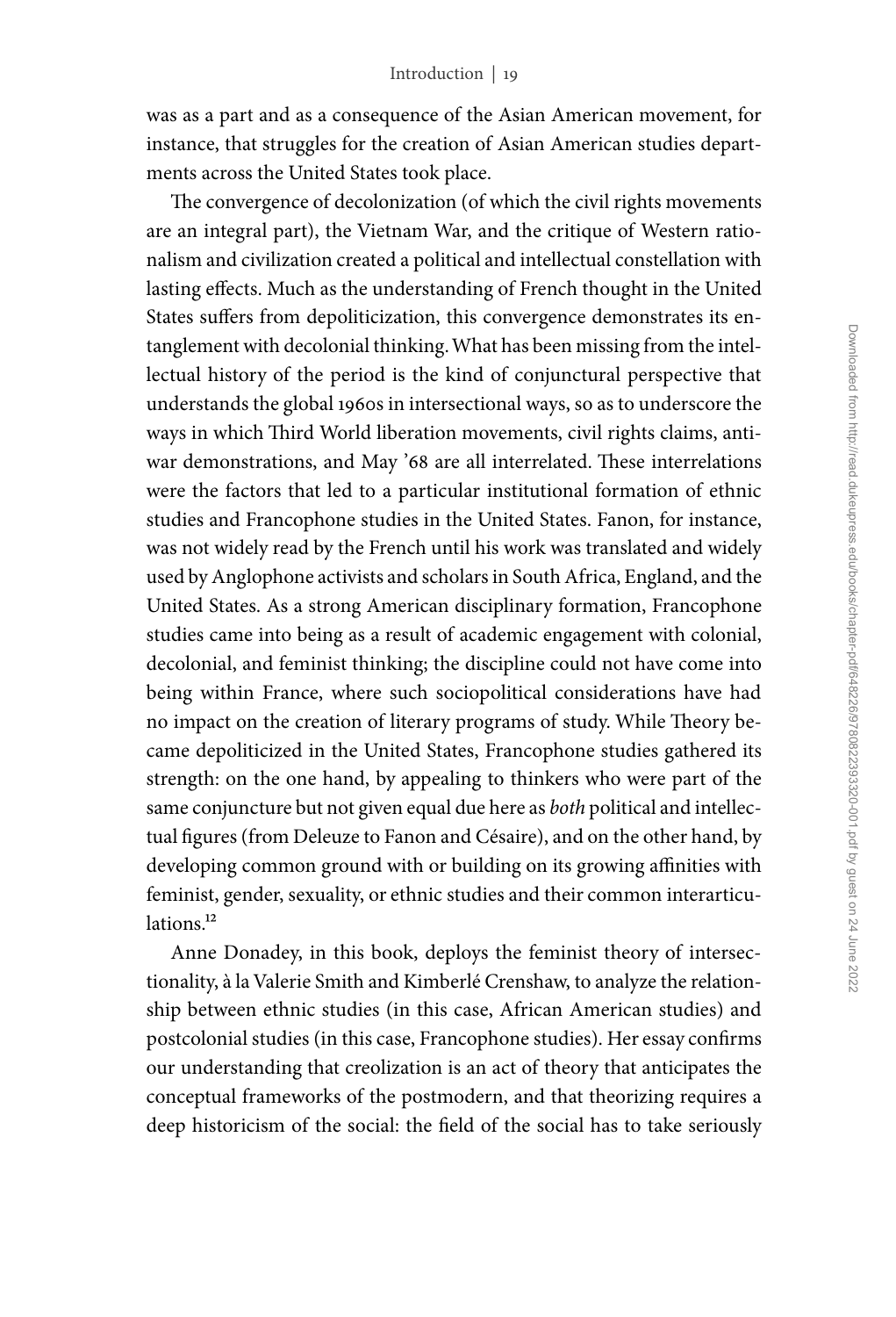the women's movements of the mid-twentieth century in intersection with ethnic studies and Francophone postcolonial thought. Donadey reappropriates the category of the postcolonial from Anglocentric theorists, as she and Murdoch have done in *Postcolonial Theory and Francophone Literary Studies*  $(2005).$ 

Simon Gikandi (2004) has argued in a different context that an intimate connection exists between poststructuralism and Anglophone postcolonial theory, noting, as an example, Bhabha's disavowal of Fanon's profound humanism. Indian intellectuals have largely dominated discussions on postcoloniality, focusing on questions of mimicry (Bhabha), derivativeness (Chatterjee), and the constraints of representation (Spivak 1988) at the expense of more transformative approaches. By emphasizing the difficulty of giving an account of oneself in the dominant and hegemonic language of the colonial power, their work has tended to generate a self-perpetuating and politically unproductive anxiety that could be said to be self-absorbed. This anxiety, in historical hindsight, is not unlike the melancholia of the First World theorists that we noted earlier. The anxiety of early Anglophone postcolonial theory would fall, for us, under the rubric of reactional theorizing, rather than actional theorizing, as privileged by Fanon. However, the intersection between postcolonial theory (Anglophone and otherwise) and Theory should not be debilitating, as we have tried to show. Dipesh Chakrabarty's provincialization of Europe, Ashis Nandy's India, which is not solipsistically defined in terms of the West, and Spivak's own trenchant criticism of the neocolonial production of knowledge (1993) can all show us a way out of the impasse of anxiety.

Takeuchi Yoshimi, a midcentury Japanese scholar of Chinese literature, wrote an influential essay called "Asia as Method" (Hōhō toshite no Ajia) in 1961, the insights of which have never been taken into account in the discussions of the social and intellectual movements of the global 1960s. A critic of Japanese imperialism, which he saw as mimicking European imperialism, Takeuchi made the important observation that Japanese thinkers willingly adopt Western thought to the extent of self-colonization. He saw in modern Chinese writers, especially Lu Xun, a truly resistant spirit to colonial knowledge, and used Lu Xun as an inspiration to propose "Asia as method." Instead of Asia being the content to be researched with Western methods, here Asia becomes the method with which to study the West. If different realities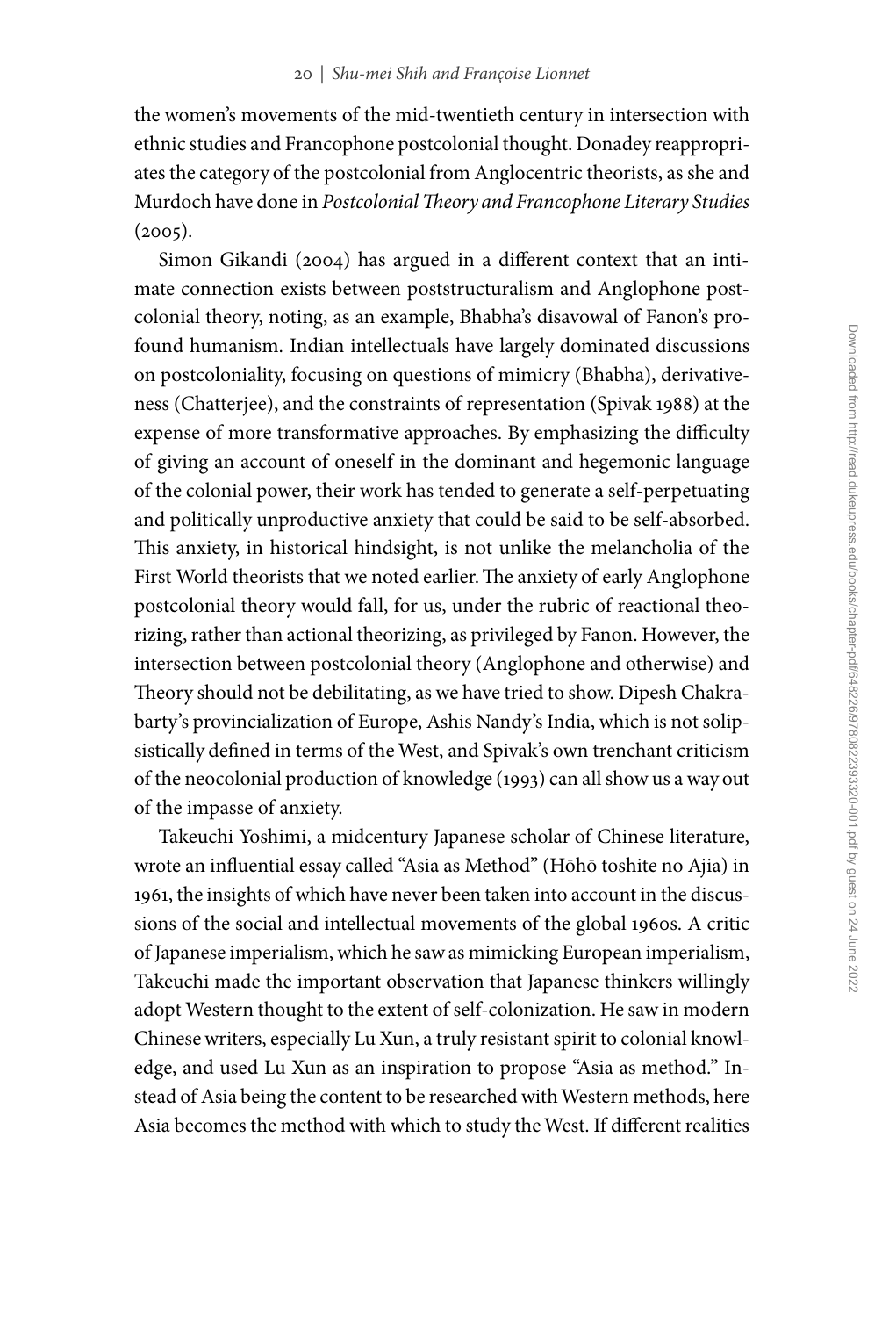mandate different analytics, then Asia as a different reality offers different analytics, not so much to propose alternatives as to "further elevate those universal values that the West has produced," as Takeuchi puts it (2005, 165).

The reverse of Asia as method—"the West as method"—has actually been more common all across Asia. The predominant intellectual paradigm for many Asian intellectuals throughout the twentieth century has been Western. These Asian intellectuals used the West as method to evaluate the universal values that Asia itself has produced, because Asian universals as such also need to be critiqued for the way they were translated into hegemonic practices in Asia. What we have, then, is a nonessentialist conception of method, or theory in a different name. If minor formations become method and theory, then new analytics will be brought to the foreground to creolize the universalisms we live with today, doing so from the bottom up and from the inside out. It is this process of becoming theory of the minor that we are also calling creolization.

As Pheng Cheah demonstrates, postcolonial theory is itself a creolized theory. However, he argues, Fanon's transformative transposition of Freud's theory of trauma can and should be critiqued to arrive at a concrete understanding of the paradigm of power as both more than a question of mental dynamics and not just a matter of *external* imposition. Cheah invokes the Derridean concept of "autoimmunity" to conceptualize the excesses of capital flows that led to the Asian financial crisis in 1997 (and, indeed, to today's catastrophic economic situation), and he is echoed by Liz Constable's expansion of Kelly Oliver's analysis of the tension between the psychic and the social and her focus on the political economy of the structures of affect in the lives of postcolonial Algerians. In her efforts to rethink psychoanalytical concepts from a minoritized perspective, Constable highlights the relational and transcolonial (Lionnet and Shih 2005, 11, 17), rather than merely postcolonial dimensions of unmourned loss. She thus produces a lucid example of a vernacular and creolized transposition of these concepts.

Does such a wide-ranging approach to creolization leave us vulnerable to charges of overgeneralization? We address this in the next section to highlight the epistemological challenges posed by the goal of achieving a truly democratic understanding of intellectual, scholarly, and political work in a planetary context.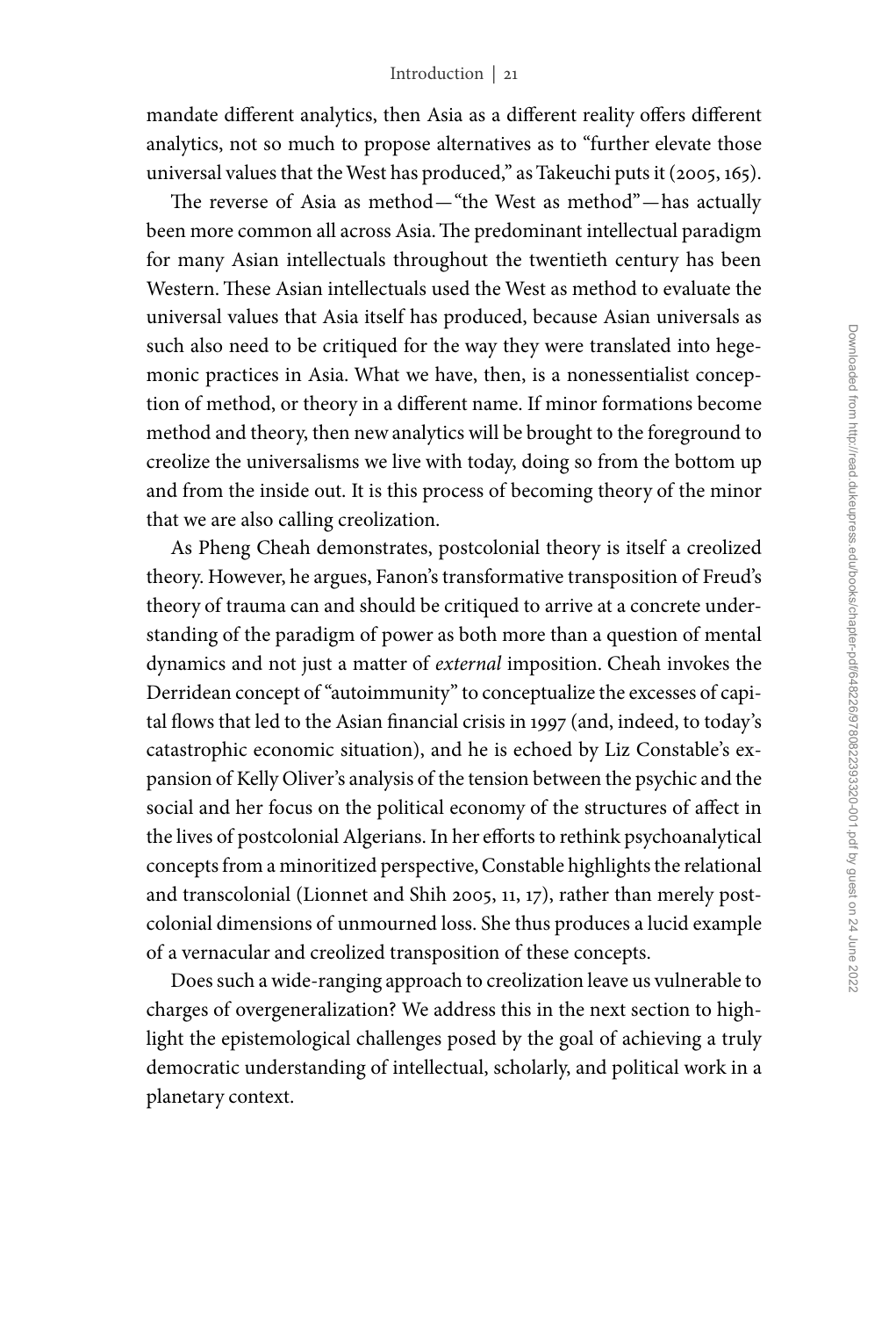## Creolizations

In his landmark study of 1992, *Des îles, des hommes, des langues: Essai sur la créolisation linguistique et culturelle*, the eminent French linguist Robert Chaudenson cautions against overgeneralization of the concept of creolization. He explains the etymology of the word *creole* and theorizes the sophisticated process of linguistic creolization as it developed in diverse French colonial environments. He maintains the importance of discriminating among geographically specific uses of the terms *creole* and *creolization* but also underlines some basic commonalities. *Creole* was originally used to describe children born to European settlers in the New World and in the island colonies of the Indian Ocean and in the Caribbean basin. The word derives from the Spanish *criollo* and the Portuguese *crioulo* (or its older form *creoulo*). By the first half of the eighteenth century, the French word *créole* was used to refer to blacks, whites, and mulattoes born in the Caribbean, Louisiana, or the Mascarenes, although the semantics evolved toward slightly different racial meanings in New Orleans as opposed to western Louisiana, or in Mauritius versus Réunion or Haiti. While in contemporary Mauritius the term is used to refer primarily to nonwhites, in Réunion and in the Antilles, by contrast, it still refers to whites as well as blacks and mulattoes (Chaudenson 2001, 5–8). This instability is a function of historically specific dynamics that militate against any easy universalization of the concept.<sup>13</sup>

There are many different creole languages. Their typology is complex, and linguists continue to disagree on the genesis of these vernaculars, although it is understood that most are European-language based. But all Frenchbased creoles, for example, are not the same. In different locales, the word *creole* refers to different ethnic groups as well as to the combination of different language systems (European, African, South Asian, Carib) that came together in the contact zones to constitute a lingua franca forged in the crucible of colonization. Creolization in the most general sense refers to the results of a history of contact and to the subsequent process of indigenization or nativization of European settlers. It underscores racial and cultural mixing due to colonization, slavery, and migration. But *créolie*, *creolité* (creoleness), and *créolisation* have also been appropriated to widely differing ideological ends: either to register a range of divisive identitarian and linguistic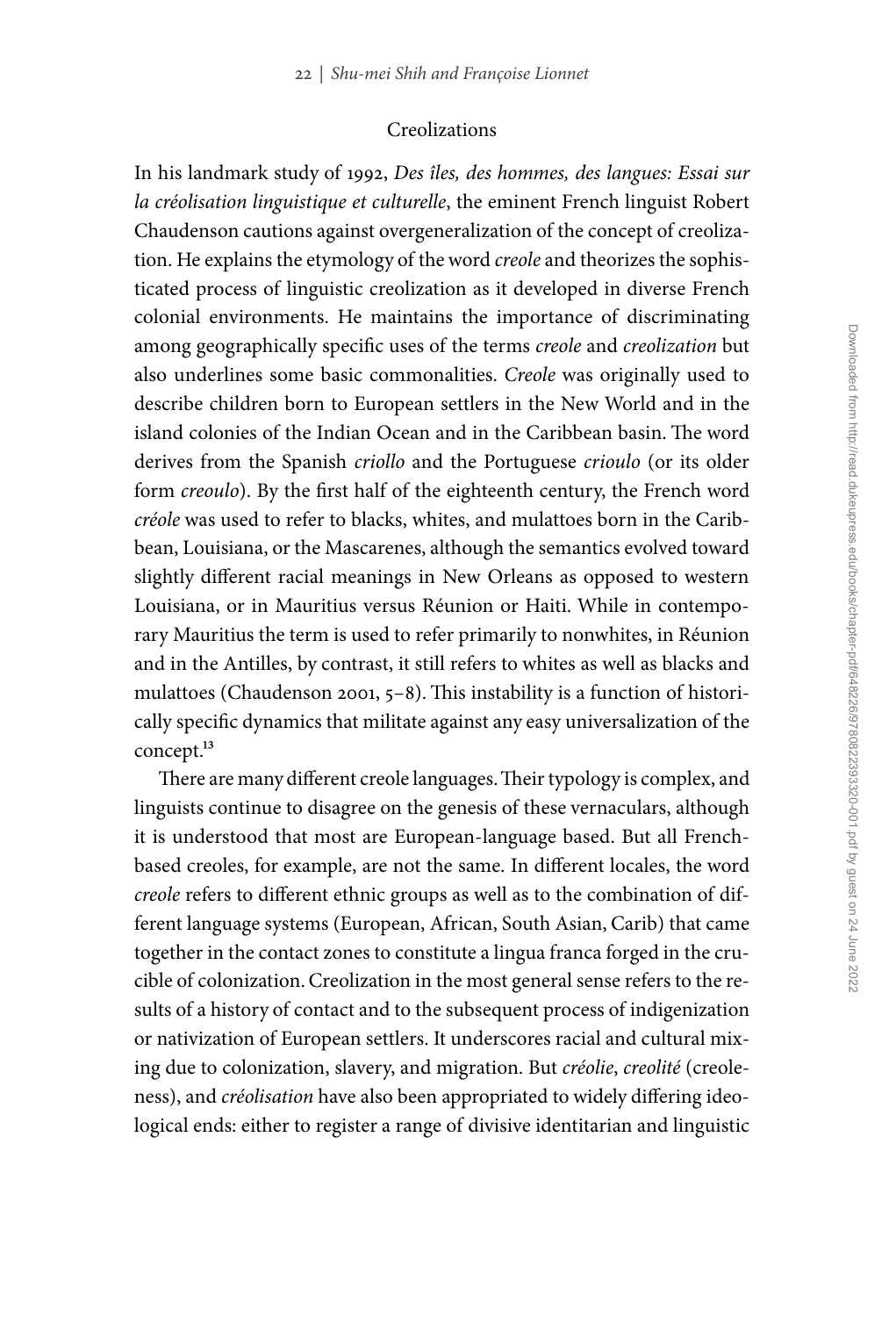categories that emphasize social and ethnic cleavages or to promote forms of "ecumenicity" aimed at transcending the exact same cleavages (Lionnet 1993). An "ethics of vigilance" (Enwezor et al. 2003; Ramassamy 2003) is thus crucial when discussing those diverse processes. Anxiety toward generalizing the concept of creolization beyond its context-specific uses has been well articulated by Stephen Palmié in 2006, in a long review essay, "Creolization and Its Discontents." Palmié gives an account of how the concept has gathered, in recent years, general purchase within the fields of archaeology and cultural anthropology. He is strongly suspicious of the "metaphorics" of creolization and spends the larger part of his essay on the need to remain specific and regionalist. Because creolization is a historically, contextually, and regionally specific concept, one should use it as theoretical or cultural metaphor with great prudence.

These cautionary stances notwithstanding, we want to point out that all life stories of theoretical concepts do begin as regional concepts; they are all first historically and contextually specific before they become widely disseminated, applied, or assumed to be universal. It is, on the one hand, as Palmié notes, a matter of "conceptual politics" that certain concepts can overcome their particularity while others are not able to or not given a chance to. On the other hand, what is also at issue is the degree of pretentiousness that we attribute to a given theory. Our hunch is that without being Theory with a capital *T*, theory can engage with the objects of one's analysis in multiple ways and to different levels of intensity. When objects of analysis are not simple instances and illustrations of theory and are not made to conform to theory, theory as such performs a very different function. Aihwa Ong and Stephen Collier propose the practice of midrange theorizing that is empirically based and theorizes and revises itself on the go; Arif Dirlik (after Mao) emphasizes theory's need to confront concrete reality at all times, so that theory itself is open to "different interpretations against the test of different realities" (2007, 15); Radhakrishnan (after Said) talks about theory's capacity to build connections and find common ground, and notes theory's need to be rooted in immanence with a promise of transcendence or "transitivity" (2003, viii; 178); the art historian Nicolas Bourriaud (after Althusser) develops a theory of relational aesthetics based on the "materialism of encounter" (indebted to Heidegger's "The Origin of the Work of Art") where each particular artwork is a "proposal to live in a shared world" linking indi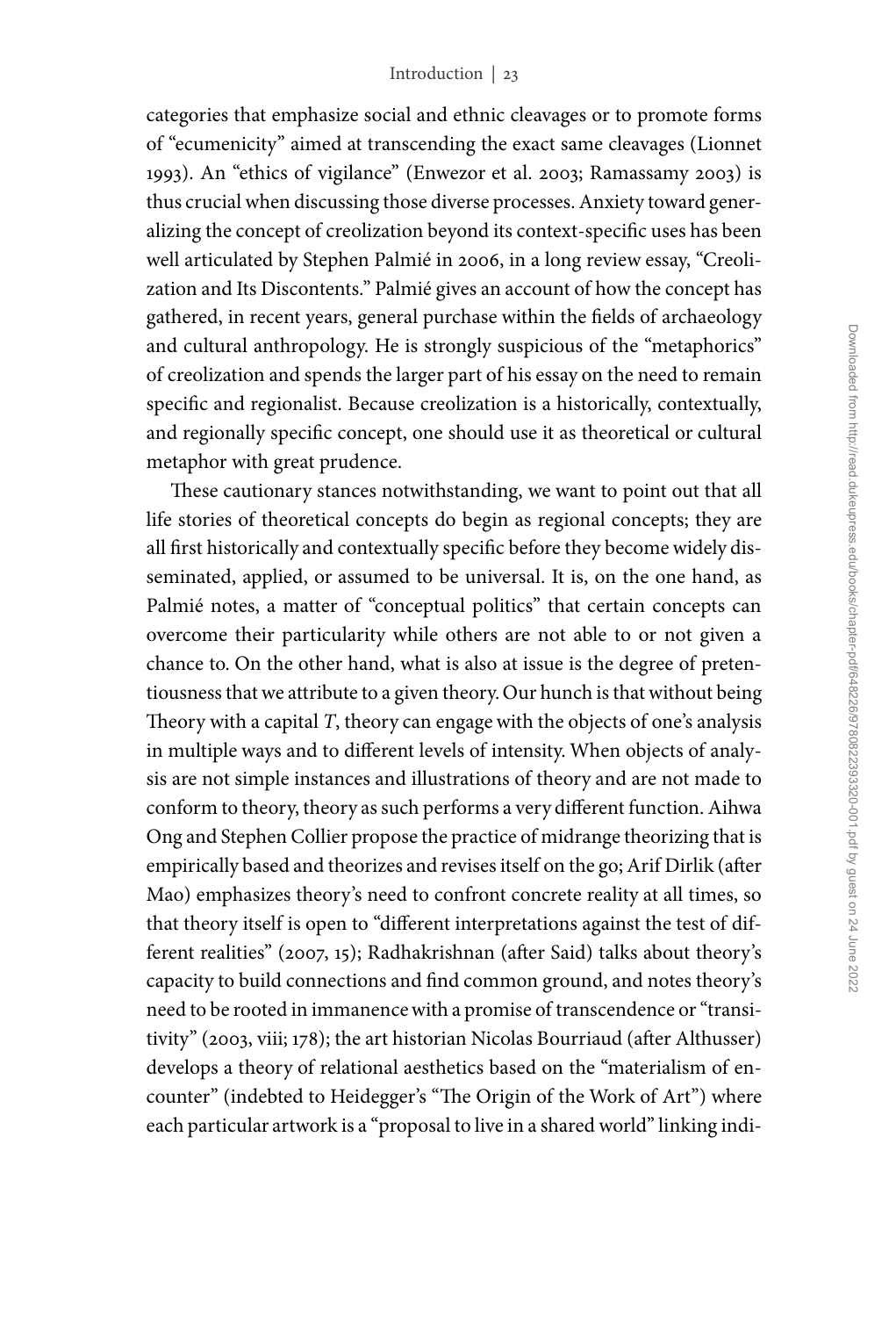viduals in social forms that are material and historical (2002, 18–22). We can easily be reminded of similar calls for theory coming from various positions that do not necessarily see eye to eye with each other but share the same overall objective: the search for a theory that is simultaneously rooted in changing material and historical processes while promising a certain transitivity to that which is emergent.

In proposing the creolization of theory, we have a similar intention here. To begin with, the distinction between *créolité* and *créolisation* as made by Édouard Glissant and others is informative: creoleness refers to a state; creolization refers to a process. Creoleness is a state and a condition in which the constituent elements may become hardened and reified, thus erecting "multilingualism or multiethnicity into a dogma or model" (Chanda 2000). By contrast, creolization is an open-ended process that can be happening in different parts of the world. Indeed, it has been happening everywhere: Latin America, the Caribbean, the Indian Ocean, Southeast Asia, and the new Europe. As Lee Haring puts it: "When acculturation, transculturation, mixing, and hybridization occur with enough intensity, they become the norm" (2003, 21). The ways in which concepts such as "Creole" and "cosmopolitan" can overlap *and* diverge will need to be further studied if we are to give creolization its full conceptual range, as Lionnet has pointed out (Lionnet 2009; Lionnet and Spear, forthcoming).

Earlier processes of creolization emerged from violent encounters that were colonial and imperial; today, the dark side of globalization is a contemporary manifestation of similar dynamics. In the interview reprinted in this book, Glissant relates contemporary creolization to globalization and what he calls the *tout-monde*. But precisely because processes of creolization are thoroughly unpredictable, we must stress that the *chaos-monde* of creolization needs to be rigorously delineated historically and geographically. Dominique Chancé's useful summary of the received meanings of creolization, and her critique of the utopian slippages to which the concept can give rise, can serve here as conclusive reminders of the complexity of the issues raised in this introduction.

Unmoored uses of the concept of creolization can take it in the direction of merely playful bricolage or transculturalism. Without an anchor in history, creolization can become too pliable, like any other concept that might too easily be decontextualized, such as hybridity, mixture, brico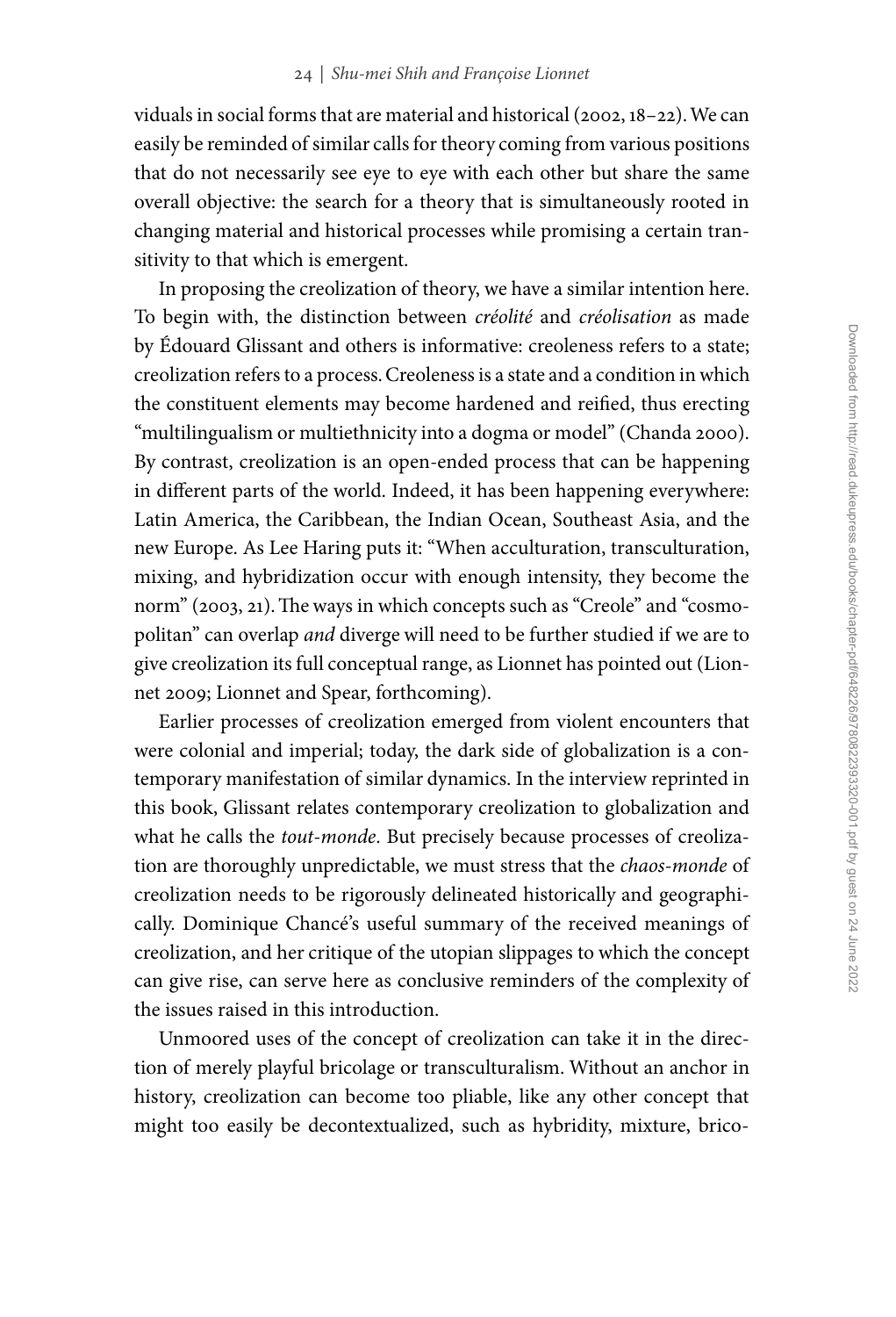lage, and transculturation.<sup>14</sup> What we insist on, along with Stuart Hall or Françoise Vergès, is that the strength of the concept arises directly from its historical specificity. As a process that registers the history of slavery, plantation culture, colonization, settlement, forced migration, and most recently the uneven global circulation of labor, creolization describes the encounter among peoples in a highly stratified terrain. So it is not just any transculturation but "forced transculturation." As Hall notes:

Creolization is, as it were, forced transculturation under the circumstances peculiar to transportation, slavery, and colonization. Of course, both terms describe societies where different cultures are forced to establish reciprocal relationships of some kind. But, in creolization, the process of "fusion" occurs in circumstances of massive disparities of power and the exercise of a brutal cultural dominance and incorporation between the different cultural elements. (Hall 2003a, 186)

It is not the kind of bricolage that celebrates just any form of mixture or postmodern pastiche (Haring 2003, 2004) but a bricolage that is a tactical response to a situation of "domination and conflict" (Vergès 2003a, 84). This conception of creolization militates against the neutralization and obfuscation of power dynamics. Hall continues:

Creolization *always* entails inequality, hierarchization, issues of domination and subalternity, mastery and servitude, control and resistance. Questions of *power*, as well as issues of *entanglement*, are always at stake. (Hall 2003b, 31)

Hall highlights issues of power and entanglement, much as Glissant does repeatedly in all his oeuvre, invoking the *point d'intrication* (commonly translated as "entanglement" [1989, 26]) that is the moment of encounter between power and its other and between cultures. These terms—*power* and *entanglement*—refer to the crucial dynamics that our own use of *creolization* is meant to index.

By using the expression "the creolization of theory," we want to stress three complementary meanings of the process this expression describes *creolization as theory*, *creolized theory*, and *creolization of theory*—all born of encounter and entanglement in uneven terrains. We emphasize the need for theory precisely because we believe in the transformative potential of a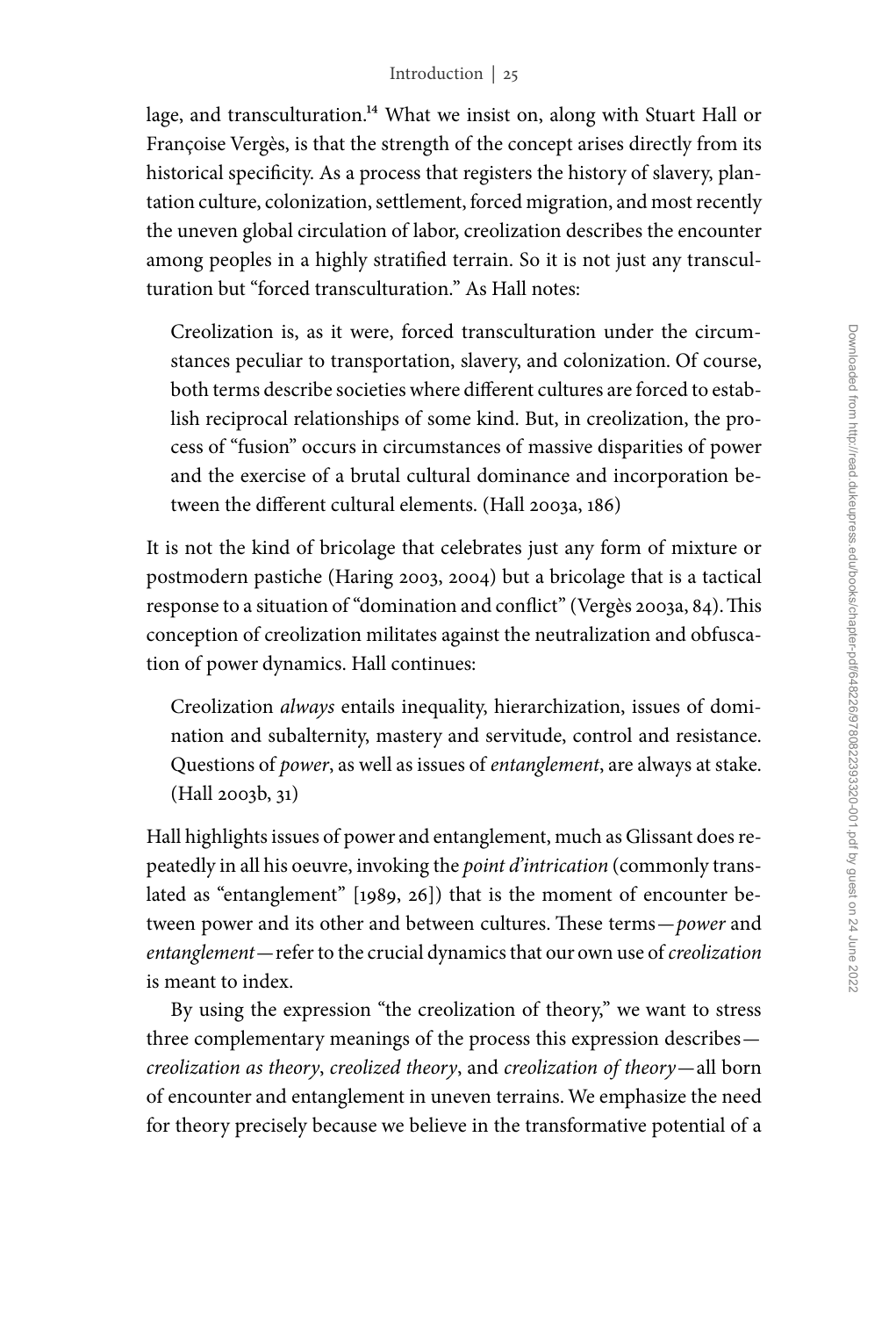theory that can change the form of our entanglement with and in the world. Simone de Beauvoir's existential insight that if a theory is convincing, it changes our relationship to the world and colors our experience of it, is highly relevant here.<sup>15</sup> For Beauvoir, theory has a direct and immediate impact on her relationship to others; it is not a self-contained, intransitive activity but something that "colors" our experience of the world, destabilizing and unsettling received perceptions. Reading Beauvoir literally here, a "convincing" theory for our times is indeed one that takes color into account, one that acknowledges the racial structuring of the world, one that enables us to question previous assumptions and to challenge the existing cultural or philosophical doxa that passes for Theory. European philosophy presupposes that the activity of thought is colorblind and unmoored from determinations of immanence, but Beauvoir's insight helps us see how creolization as theory is rooted in the world of immanence. In this sense, theory is what forces us to engage with abstractions in a way that takes us outside of our comfortable or common-sense view of reality and its representations while also making clear that these abstractions arise from the uneven terrains of existence in a world marked by dissymmetry.

By virtue of that fact, theory is primarily a distancing mechanism, but we can speak of two forms of distancing here: distancing as a grand gesture of generalization that is in fact based on a myopic understanding of the world, and distancing as a necessary mechanism that propels us outside of our own subjective mode of being and our disciplinary comfort zones. The coupling of theory with the idea of its possible creolization raises questions about conceptual purity, the clear and distinct ideas that Descartes called "first principles" and that Glissant militates against in his insistence on the notion of opacity (2000, 111–20, 189–94; Lionnet 2008). That is why creolization as theory can undermine the tired opposing arguments about the usefulness (or not) of theory, and the relevance of methodologies that remain divorced from the existential realities of gender, race, class, and sexuality. The death of theory as articulated by scholars on both the left and the right reveals their need to defend the status quo of dialectical thinking, an approach that always excludes the remainders produced by colonialism. Their argument is one that has made strange bedfellows of both idealists and materialists, those who defend a conservative view of the "literary" and those who are faithful to radical Marxism, both apparently arguing for a return to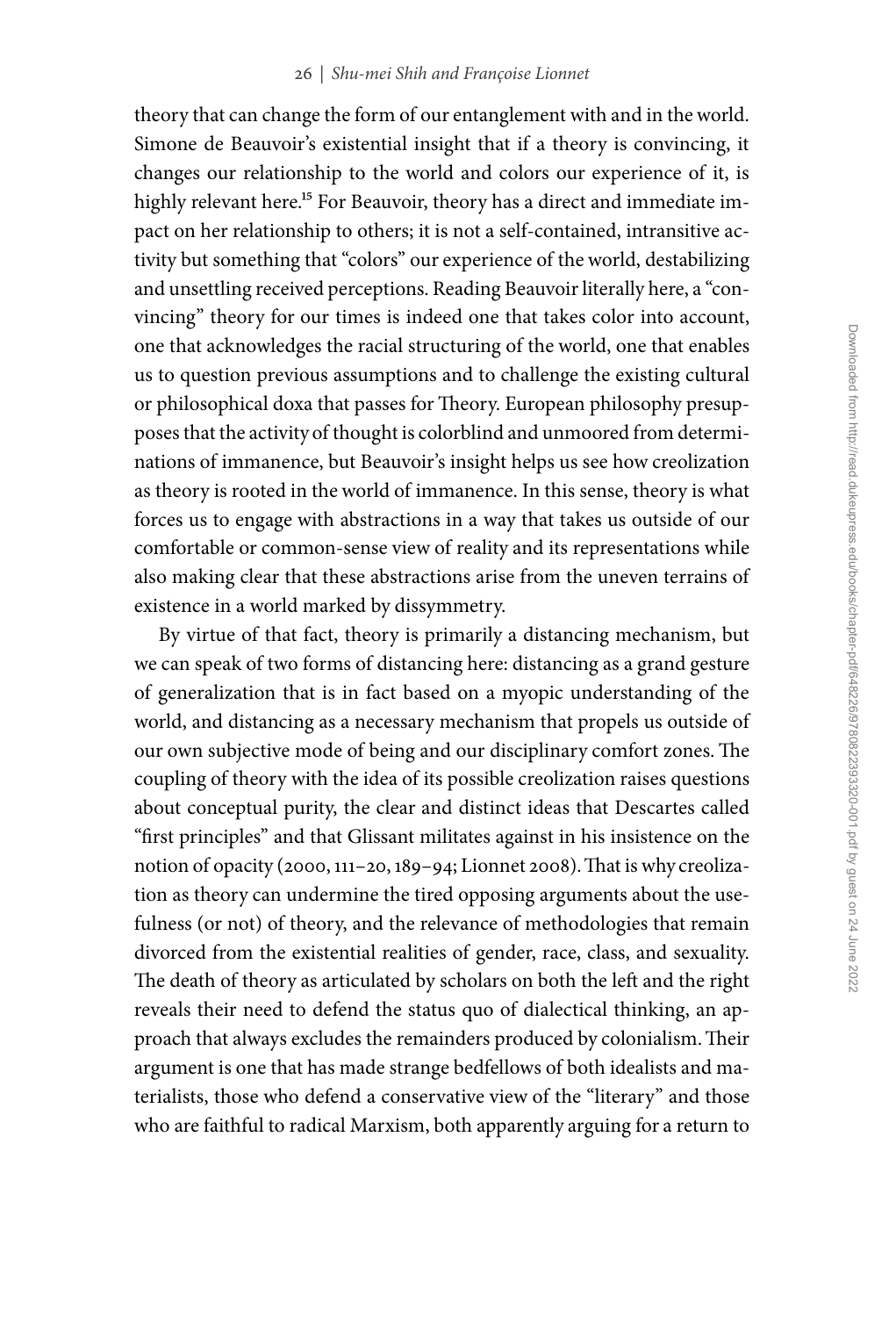more "authentic" or grounded methodologies (even if the exact nature of those methodologies puts one side at odds with the other). What is glaringly absent from this intimate debate between the aforementioned bedfellows is the difference that color makes. Race as a structuring principle of the world is intimately connected not only to social relations but also to epistemological formations; it is a way of living and looking at the world; it is theory (Shih 2008).

The difference that geography makes can be gleaned clearly from the different knowledge systems in the world, which suggests to us the crucial task of decolonizing epistemology. A major consequence of colonialism, whether oceanic, settler, or continental, is what Boaventura de Sousa Santos calls "epistemicide" (2005, xix). Racialized, epistemicide is performed by what Mignolo calls, in a milder language, "epistemic racism" (this volume). Arguing for "global cognitive justice," Santos poses the power differential between the global North and the global South in the realm of knowledge as that between Northern epistemologies and Southern epistemologies. Sandra Harding's (1998) contention that all science is "ethnoscience," including Western science with universalistic pretensions, is aimed to achieve the same kind of decolonization of knowledge in the field of science studies. The question of indigenous knowledge, now gathering momentum as the "IK Movement" around the world, foregrounds how something that may be called "settler epistemology" has papered over different, nontextual, ways of knowing the world with respect to philosophy, language, ecology, biodiversity, and other such all-encompassing issues.<sup>16</sup> Different pedagogies have thus emerged in the last few decades, such as Paulo Freire's well-known *Pedagogy of the Oppressed* in 1968 and the more recent *Methodologies of the Oppressed* by Chela Sandoval, as well as Sandy Grande's *Red Pedagogy* and Linda Tuhiwai Smith's *Decolonizing Methodologies*. Calling them methodologies and pedagogies underscores their practical engagement with social realities, but they are in fact also theories of knowledge.

The argument for epistemological diversity and democracy is not an argument for epistemological relativism. Santos cautions that relativism is premised on an "absence of criteria for hierarchies of validity among different forms of knowledge" and is therefore not a tenable position (2005, xi). History has shown, time and time again, how structures of knowledge have been made hierarchical, privileging a perspective that is misconstrued as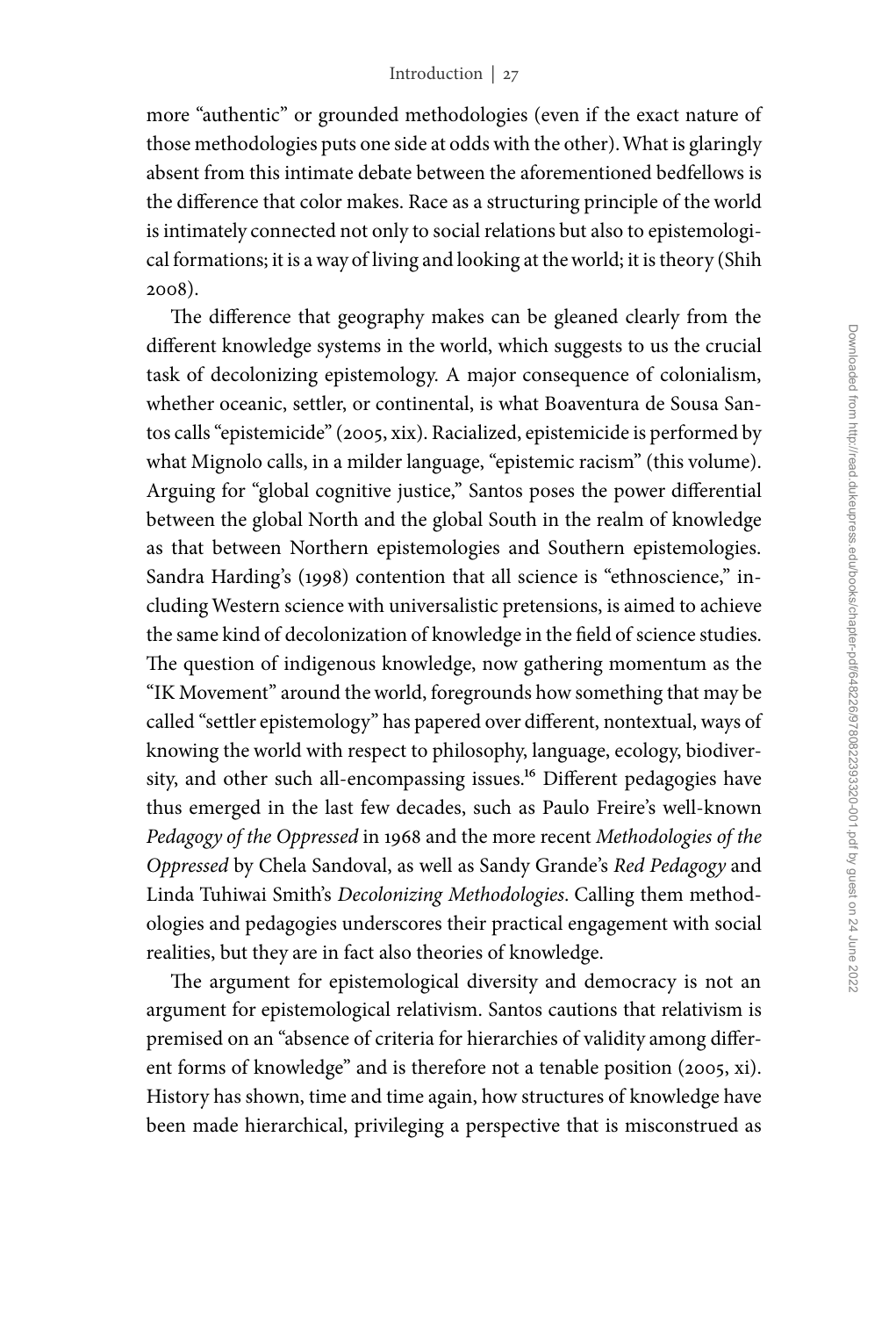universal, especially in fields such as science and philosophy. Besides recognizing those other vast epistemological resources from a nonrelativistic viewpoint, the goal here is also to foreground the knowledge produced as a result of colonial and other encounters.

When we say *creolization as theory*, we are thus referring to encounters as situations that produce the possibility of a theory or a method that can itself be conceptualized as creolization. But this is not to idealize all encounters. Heidegger's later concept of *Dasein*, produced in dialogue with Japanese translations of Chinese Taoist philosophy, is an example of intellectual conversation in the mode of a "republic of ideas" between two powerful philosophical traditions. Heidegger never clearly acknowledged his philosophical debt to Asian conceptualizations of being, especially the ones derived from his direct exchanges with philosophers of the Kyoto school such as Kuki Shuzo. In a similar vein, poststructuralist thinkers such as Derrida or Lyotard never engaged with Arabic thought and language, although their interest in Algerian politics and culture is very much a part of the development of theories of deconstruction.

By contrast, Takeuchi's critique of Japanese mimeticism of the West by means of Chinese literature is born of the shame of Japanese imperialism in Asia, a perceived epistemological subjugation of the Japanese to the West, and the American occupation of Japan after World War II. Takeuchi studied the Chinese language with humility and conviction in the early twentieth century when Japan had already gone through a century of cultural movements against Chinese influence (since the Meiji Restoration) and repositioned itself as superior to China and thus destined to conquer it. Not that dominant Chinese epistemologies were not oppressive vis-à-vis their internal others within China, but that at this historical moment, using China to critique the West was a strong form of Asian self-critique.

Leo Ching, in this book, argues that Takeuchi's Lu Xun, however, remains a romantic one, when we consider the context of Japanese colonialism in Taiwan and Japanese philosophy's complicity with it. While the other philosophers of the Kyoto school such as Kōyama and Kōsaka criticized Eurocentrism with profound conviction, their theories reveal a "thinly disguised justification" for continuing Japanese aggression in Asia, all the while deploying the language of Hegelian metaphysics. The difference that matters here is the one between two different imperialisms, Western and Japanese,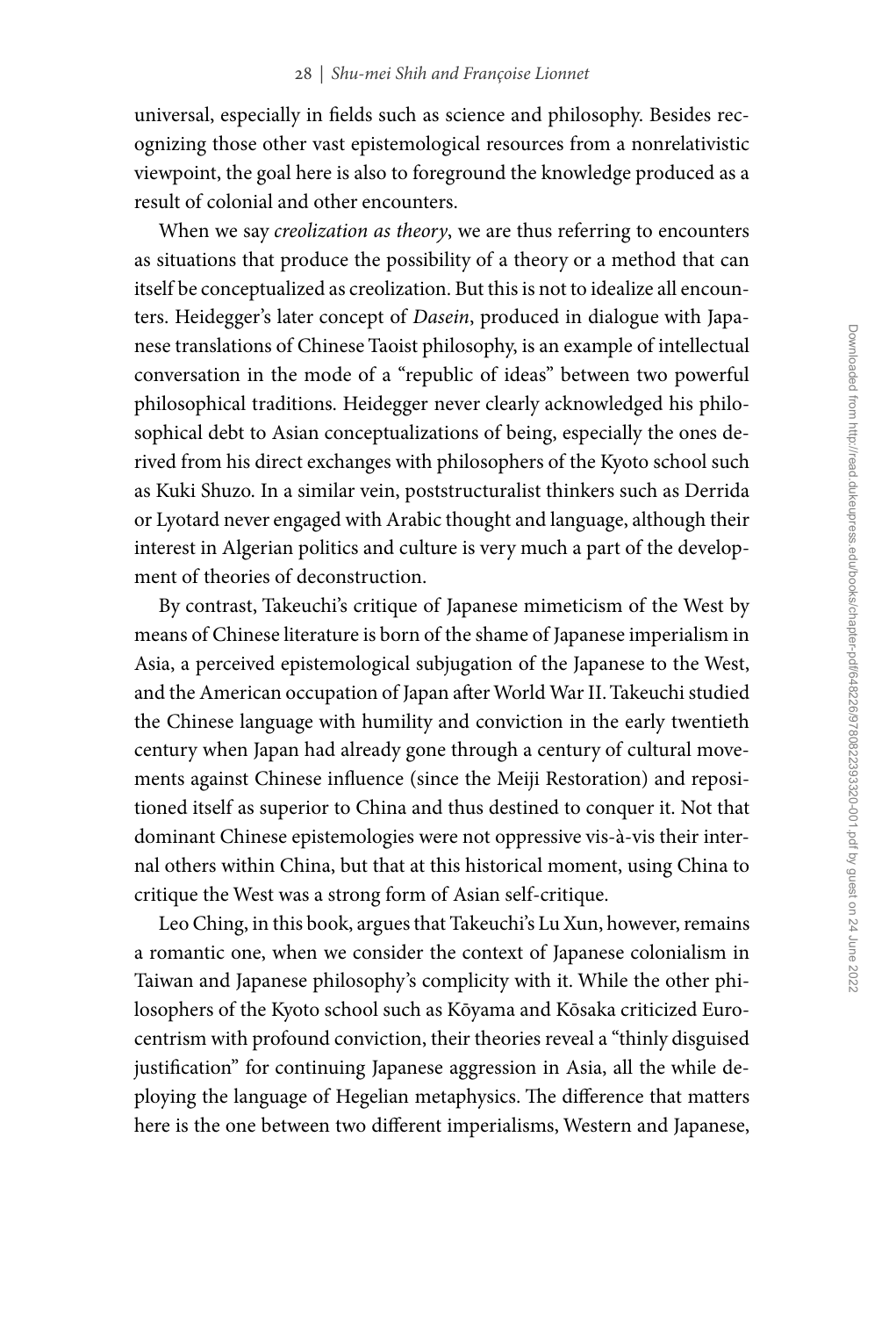and this "imperial difference" (Mignolo's term) elides the lived realities of colonialism in Taiwan. Through this elision, Taiwan can never be considered the site of theory. The crucial question, therefore, is not "Why does Taiwan not produce theory?" The issue is about suppressed local histories and subaltern knowledges, and about the geopolitics of knowledge in a global context. Hence Ching's theoretical movement is a lateral one, from Taiwan literature to decolonial thought in Latin America and vice versa, creating a conversation between two forms of subaltern knowledge emanating from two different geopolitical locations—what we have termed "minor transnational" encounters (Lionnet and Shih 2005).

Mignolo provides a conceptual formula to help us think through such geopolitics of knowledge by transforming the Cartesian dogma of "I think therefore I am" to "I am where I think." Drawing from the Colombian Santiago Castro-Gómez, the Argentine Rodolfo Kusch, the Jamaican Sylvia Wynter, and the Algerian Malik Bennabi, Mignolo argues for the imperative to recognize the intimate connection among biography ("I am"), geography ("where"), and knowledge ("I think"). This procedure exposes the pretensions to universality of Western thought and activates a process of epistemic democratization, which is also a movement toward "pluriversality." He lays bare how epistemic difference between the colonizer (as *humanitas*) and the colonized (as *anthropos*) has been constructed, and how decolonial thinking has directly and consistently challenged such epistemic racism. This is why Mignolo notes that the paradoxical consequence of global colonial thinking is the simultaneous rise of decolonial thought all across the world.

Decolonial thinking has existed alongside movements of peoples from formerly colonized and other subaltern countries to the metropoles of Europe. The rights of these relocated subjects are the objects of Balibar's reflection on the "gigantic inequality" in the global circulation and mobility of persons. Perceived as external to the polity to which they are forced to migrate for reasons of economic survival, such persons are no longer merely strangers but the enemy in the new Europe. Balibar calls for a renewal of the *droit de cité* (right to belong) from a "cosmopolitical" perspective to eliminate the border that reinforces radically unequal constructions of the exterior and interior elements that are constitutive of the nation. Hence his reconceptualization of a "diasporic citizenship," the implications of which are to be carefully distinguished from unmoored or depoliticized concepts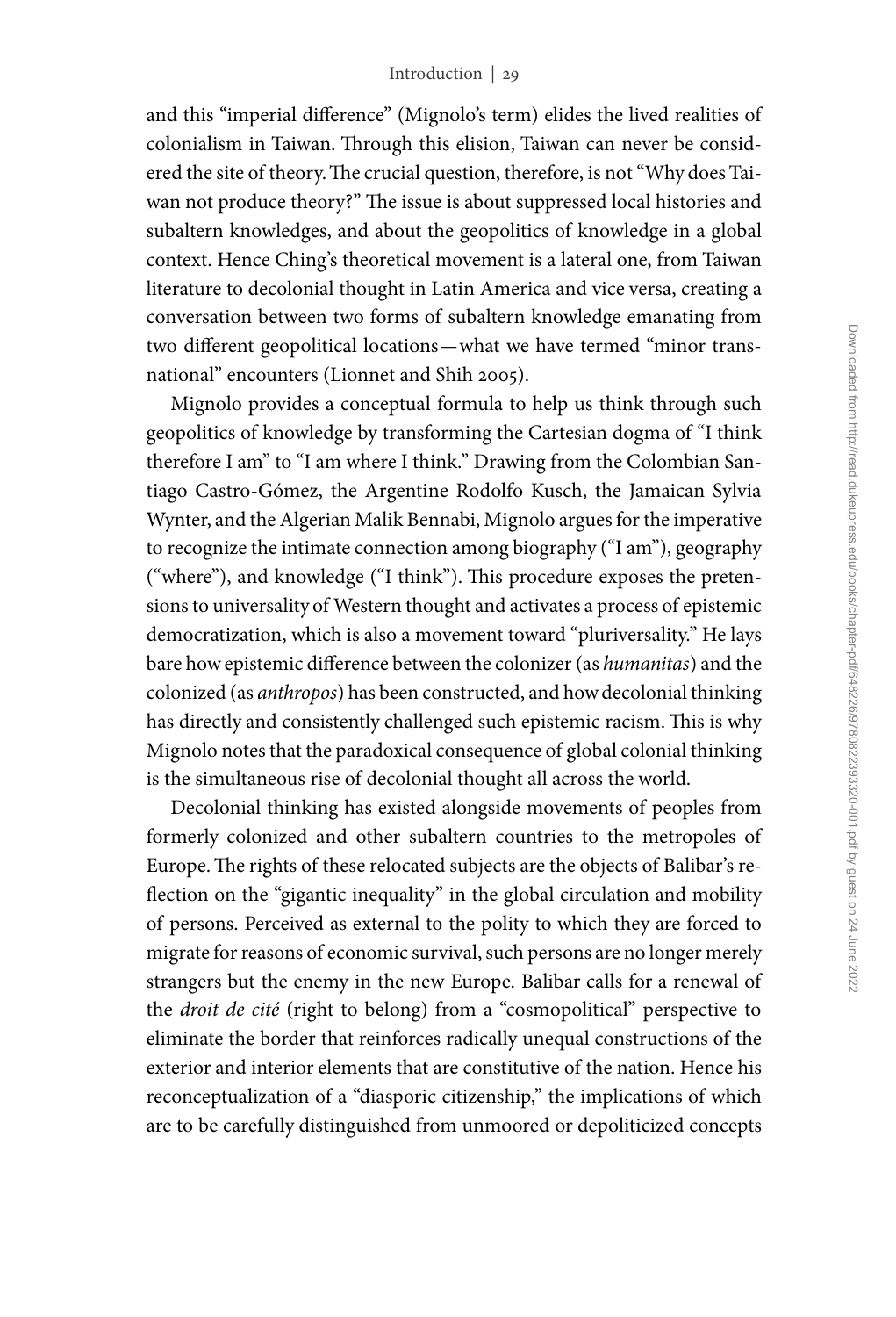of diaspora. This new vision of inclusive citizenship partakes of the kind of pluralization and democratization of thinking in the field of knowledge that Mignolo and others discuss.

Similarly, Fatima El-Tayeb and Ping-hui Liao analyze the contributions of second-generation migrants to the public polity and to democratic plurality. El Tayeb analyzes the impossible positions of immigrants and secondgeneration citizens of color and offers methodological challenges to the colorblind political ideologies of the European Union. She blames Eurocentric and gender-neutral theories for their inability to offer satisfactory accounts of these positions, and proposes instead a queer critique that can destabilize categories and thus allow her more thoroughly to think through questions of race and citizenship. Ping-hui Liao, on the other hand, focuses on the cultural politics of creolization in the work of the Chinese American playwright David Henry Hwang to suggest that second-generation culturewriting by Hwang can operate outside the Hegelian dialectic, much like Fanon's "actional" thinking discussed earlier. Hwang attempts to move beyond "ethnic style" and engenders a mode of collaboration with Philip Glass that shows mutual entanglement and reciprocal enrichment in a cosmopolitan process of creolization.

When we use the expression *creolized theory*, we want to register the epistemological entanglement between the knowledge systems of colonizer and colonized, between Theory and theory. Entanglement is an existential condition with a long history, one that takes many different forms in the continuous process of creolization. Creolized theory is not simply a reactive epistemological position against colonialism but one that is open to creolization conceived (as we have suggested all along) as a dynamic, neverending, and ongoing phenomenon that begins in the plantation economies of the New World (with their violent encounters that nonetheless gave rise to productive forms of contact, the *mises en relation* theorized by Glissant) that continues to take new forms in the contemporary world, leading to unknown and unforeseeable results. In today's world of financial meltdowns and immense power differentials exacerbated by globalization, people from all areas of the planet are experiencing something akin to the "shock of space and time" of early plantation cultures (Gallagher 2002). Creolization as we understand it registers both the violence of past and present colonialisms and the epistemological transformations wrought by new encounters. As Françoise Vergès puts it: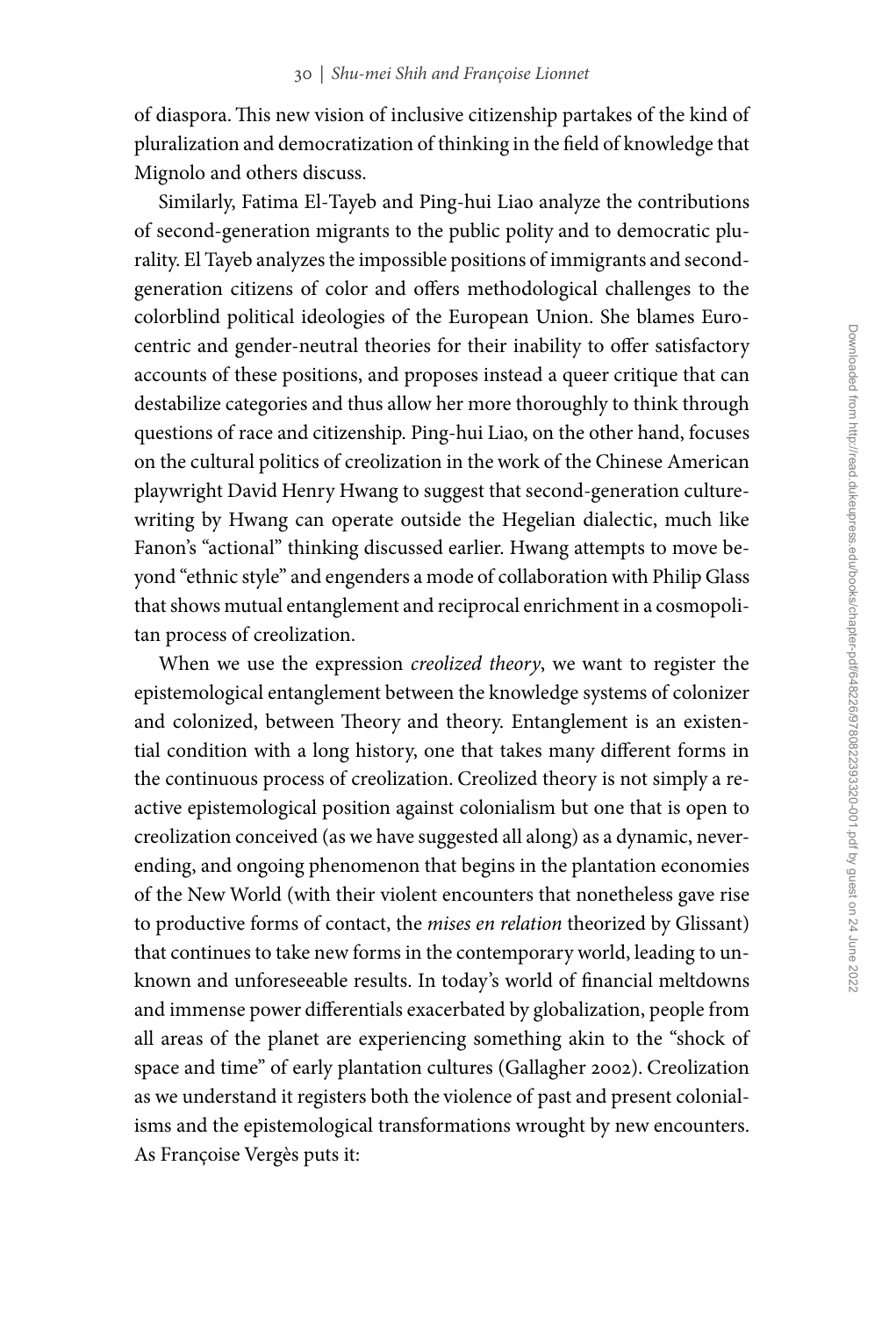There is something in the process and practices of creolization that can teach other groups and individuals who are caught in the maelstrom of globalization today. . . . There are strategies that have emerged . . . strategies of resistance, of inventiveness, of creativity in the arts, music, and even in the political discourse that would give, or rather allow comparisons, or transfers of tools . . . exchange rather than hegemonization. (Vergès 2003b, 209)

If many have resisted or are resisting the perceived hegemony of certain theories that get applied indiscriminately to a minoritized or creole content, our goal is to develop a critical language that assumes creolization as the ground of theory. Creolized theory is open to vernacular grammars, methods, and lexicons in the originary sense of creolization as a linguistic phenomenon, but also in the sense that it is a living practice that precedes yet calls for theorization while resisting ossification. Creolized theory enables unexpected comparisons and the use of different analytical tools. It can thus make Theory more pliable, less rigid, substituting exchange and communication for hegemonization. If creolization seeks to express the polycentricity of theory and the diversity of "encounters that are never fixed but constantly reworked and reconfigured" (Enwezor et al. 2003, 16), then it seems to us ever more urgent to attempt theory in the many idioms and languages that are congruent with our diverse orientations as transnational producers of knowledge.

The contributors to this book rigorously think through the intellectual, disciplinary, and ethical consequences of the optical shifts generated by our efforts to reconfigure the order of knowledge in and out of the academy. We have grouped the book's chapters in two parts, followed by a pair of appendixes. We have purposely discussed each chapter in relation to the theoretical points raised at various stages of our argument in this introduction in order to underscore the very practice of intellectual exchange and intersectional thinking that motivates our theoretical project.

Part I, "Creolizing Methodologies," brings together political theory (Hesse), political economy (Cheah), psychoanalysis (Cheah, Constable), feminism and ethnic studies (Donadey), gender and film (Constable), and literature and music (Liao) to flesh out the promise of the double meaning of the title. Depending on whether one understands *creolizing* to be a verb or an adjective, one can infer, on the one hand, that each contributor is en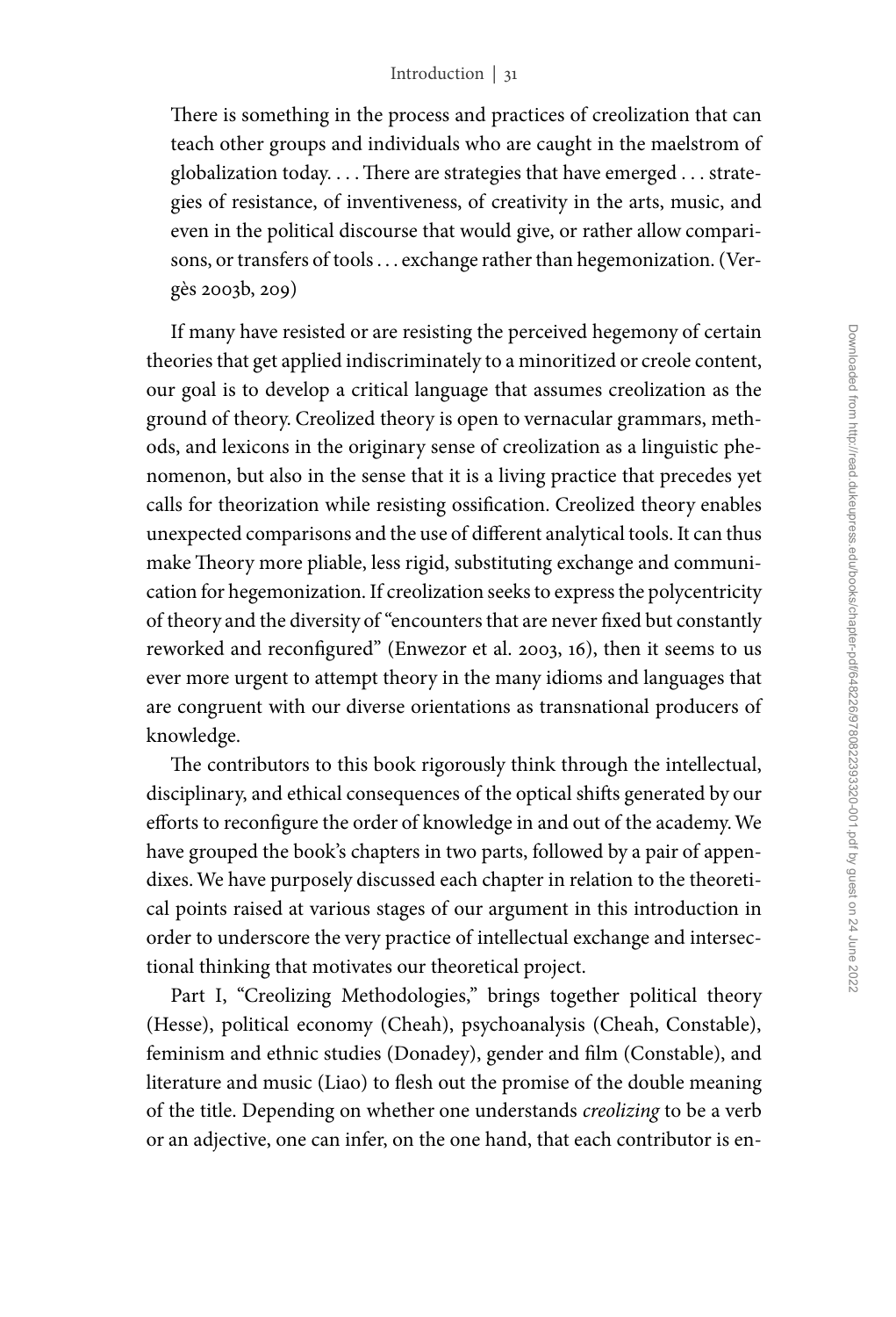gaged in actively creolizing a theory or disciplinary method, or on the other hand, that each uses a methodology that is in itself a creolizing practice. In part II, "Epistemological Locations," contributors confront the geopolitics of knowledge from a similarly transpositional optic: critical comparativism (Mignolo, Ching), political theory (Balibar), and the new European race studies (El-Tayeb) are brought together to illuminate what is urgently at stake both in the way we produce and consume knowledge and in the real-world impact of the seemingly abstract and disembodied theoretical choices we make as scholars and pedagogues. Finally, in the appendices, we offer, for the first time in English translation, part of a 1998 interview with Glissant (Hiepko) that drafts the contours of a new European Archipelago, a notion that stands in opposition to the conservative conceptions of a racialized Fortress Europe of the 1980s. In addition, an overview by Chancé of the genealogy of the concept of creolization from linguistics to Glissant further elucidates our emphasis on the geohistorical specificity of moments of entanglement, as well as the unpredictability of their outcome in different geographies where processes of creolization have long been in place, from antiquity to colonization and globalization.

The working assumptions that found many intellectual disciplines serve both to erect walls around academic subjects and to structure the concrete identities of groups and individuals. The articulations we have brought to light and analyzed here show the degree to which structures of knowledge are complicit with the politics of global inequality. *The Creolization of Theory* is thus conceived and offered as an intervention that underscores the mutually constituted nature of both our sociocultural realities and intellectual formations.

### **Notes**

All translations are ours unless otherwise noted.

- **1** "Everyone is becoming creole": a common saying, used after the 1968 independence and its surge of hopeful Creole nationalism, to refer to the ongoing transformation of language and culture in postcolonial Mauritius. See Eriksen 1999.
- **2** For a useful critique of how Fanon's work is both useful and misappropriated in different contexts, see Koh and Ekotto 2007.
- **3** Many scholars who entered the field of China studies during the Vietnam War era were interested in seeking alternative political possibilities from those that prevailed